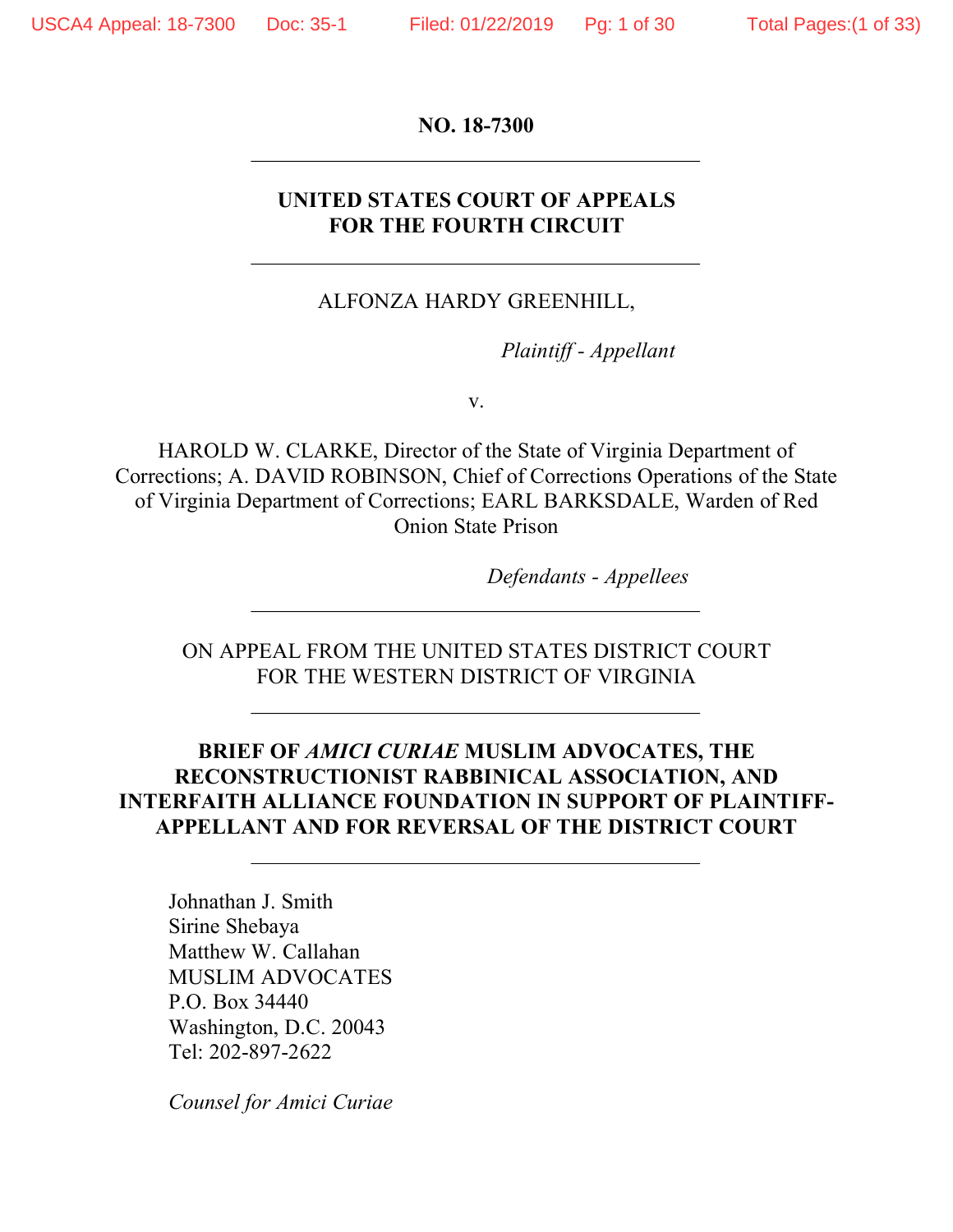#### UNITED STATES COURT OF APPEALS FOR THE FOURTH CIRCUIT DISCLOSURE OF CORPORATE AFFILIATIONS AND OTHER INTERESTS

Disclosures must be filed on behalf of all parties to a civil, agency, bankruptcy or mandamus case, except that a disclosure statement is **not** required from the United States, from an indigent party, or from a state or local government in a pro se case. In mandamus cases arising from a civil or bankruptcy action, all parties to the action in the district court are considered parties to the mandamus case.

Corporate defendants in a criminal or post-conviction case and corporate amici curiae are required to file disclosure statements.

If counsel is not a registered ECF filer and does not intend to file documents other than the required disclosure statement, counsel may file the disclosure statement in paper rather than electronic form. Counsel has a continuing duty to update this information.

No. 18-7300 Caption: Alfonza Hardy Greenhill v. Harold W. Clarke, et al.

Pursuant to FRAP 26.1 and Local Rule 26.1,

Muslim Advocates

(name of party/amicus)

who is \_\_\_\_\_\_\_\_\_\_\_\_\_\_\_\_\_\_\_\_\_\_\_\_\_\_\_\_\_\_\_\_\_\_, makes the following disclosure: (appellant/appellee/petitioner/respondent/amicus/intervenor)

1. Is party/amicus a publicly held corporation or other publicly held entity?  $\Box$  YES  $\Box$  NO

 $\mathcal{L}_\mathcal{L} = \{ \mathcal{L}_\mathcal{L} = \{ \mathcal{L}_\mathcal{L} = \{ \mathcal{L}_\mathcal{L} = \{ \mathcal{L}_\mathcal{L} = \{ \mathcal{L}_\mathcal{L} = \{ \mathcal{L}_\mathcal{L} = \{ \mathcal{L}_\mathcal{L} = \{ \mathcal{L}_\mathcal{L} = \{ \mathcal{L}_\mathcal{L} = \{ \mathcal{L}_\mathcal{L} = \{ \mathcal{L}_\mathcal{L} = \{ \mathcal{L}_\mathcal{L} = \{ \mathcal{L}_\mathcal{L} = \{ \mathcal{L}_\mathcal{$ 

- 2. Does party/amicus have any parent corporations? If yes, identify all parent corporations, including all generations of parent corporations:  $YES$   $\nabla$  NO
- 3. Is 10% or more of the stock of a party/amicus owned by a publicly held corporation or other publicly held entity? If yes, identify all such owners:  $\Box$ YES $\nabla$ NO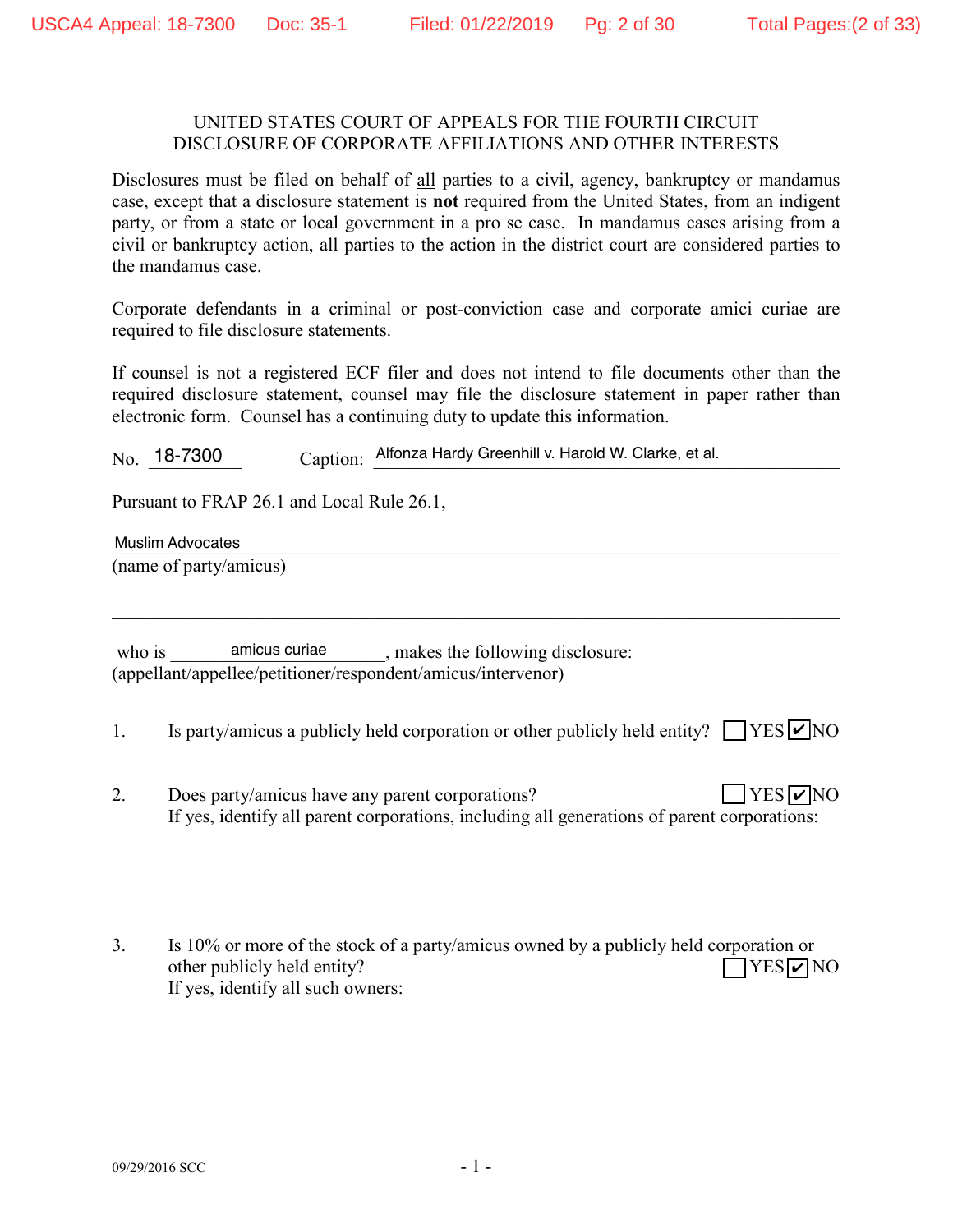$YES$   $\overline{V}$  NO

- 4. Is there any other publicly held corporation or other publicly held entity that has a direct financial interest in the outcome of the litigation (Local Rule 26.1(a)(2)(B))?  $\sqrt{\text{YES} \cdot \text{V}}$  NO If yes, identify entity and nature of interest:
- 5. Is party a trade association? (amici curiae do not complete this question)  $\Box$  YES  $\Box$  NO If yes, identify any publicly held member whose stock or equity value could be affected substantially by the outcome of the proceeding or whose claims the trade association is pursuing in a representative capacity, or state that there is no such member:
- 6. Does this case arise out of a bankruptcy proceeding? If yes, identify any trustee and the members of any creditors' committee:

Signature: S/ Matthew W. Callahan 1/22/2019 Date: 1/22/2019

Counsel for:  $\frac{1}{2}$  amici

### **CERTIFICATE OF SERVICE**

**\*\*\*\*\*\*\*\*\*\*\*\*\*\*\*\*\*\*\*\*\*\*\*\*\*\***

I certify that on  $\frac{1}{22/2019}$  the foregoing document was served on all parties or their counsel of record through the CM/ECF system if they are registered users or, if they are not, by serving a true and correct copy at the addresses listed below: 1/22/2019

/s/ Matthew W. Callahan 1/22/2019

(signature) (date)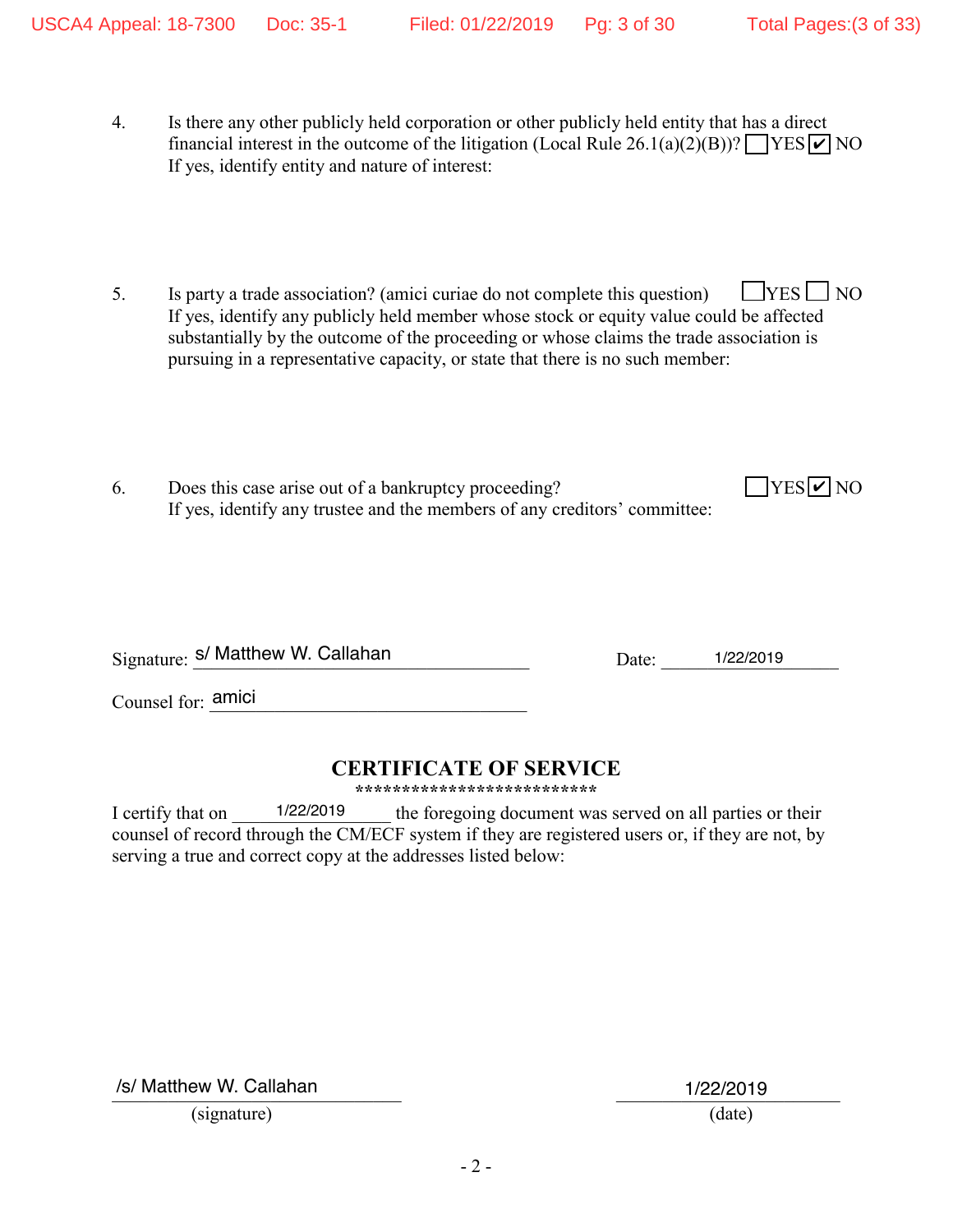#### UNITED STATES COURT OF APPEALS FOR THE FOURTH CIRCUIT DISCLOSURE OF CORPORATE AFFILIATIONS AND OTHER INTERESTS

Disclosures must be filed on behalf of all parties to a civil, agency, bankruptcy or mandamus case, except that a disclosure statement is **not** required from the United States, from an indigent party, or from a state or local government in a pro se case. In mandamus cases arising from a civil or bankruptcy action, all parties to the action in the district court are considered parties to the mandamus case.

Corporate defendants in a criminal or post-conviction case and corporate amici curiae are required to file disclosure statements.

If counsel is not a registered ECF filer and does not intend to file documents other than the required disclosure statement, counsel may file the disclosure statement in paper rather than electronic form. Counsel has a continuing duty to update this information.

No. 18-7300 Caption: Alfonza Hardy Greenhill v. Harold W. Clarke, et al.

Pursuant to FRAP 26.1 and Local Rule 26.1,

The Reconstructionist Rabbinical Association<br>
The Reconstructionist Rabbinical Association (name of party/amicus)

who is \_\_\_\_\_\_\_\_\_\_\_\_\_\_\_\_\_\_\_\_\_\_\_\_\_\_\_\_\_\_\_\_\_\_, makes the following disclosure: (appellant/appellee/petitioner/respondent/amicus/intervenor)

1. Is party/amicus a publicly held corporation or other publicly held entity?  $\Box$  YES  $\Box$  NO

 $\mathcal{L}_\mathcal{L} = \{ \mathcal{L}_\mathcal{L} = \{ \mathcal{L}_\mathcal{L} = \{ \mathcal{L}_\mathcal{L} = \{ \mathcal{L}_\mathcal{L} = \{ \mathcal{L}_\mathcal{L} = \{ \mathcal{L}_\mathcal{L} = \{ \mathcal{L}_\mathcal{L} = \{ \mathcal{L}_\mathcal{L} = \{ \mathcal{L}_\mathcal{L} = \{ \mathcal{L}_\mathcal{L} = \{ \mathcal{L}_\mathcal{L} = \{ \mathcal{L}_\mathcal{L} = \{ \mathcal{L}_\mathcal{L} = \{ \mathcal{L}_\mathcal{$ 

- 2. Does party/amicus have any parent corporations? If yes, identify all parent corporations, including all generations of parent corporations:  $YES$   $\nabla$  NO
- 3. Is 10% or more of the stock of a party/amicus owned by a publicly held corporation or other publicly held entity? If yes, identify all such owners:  $\Box$ YES $\nabla$ NO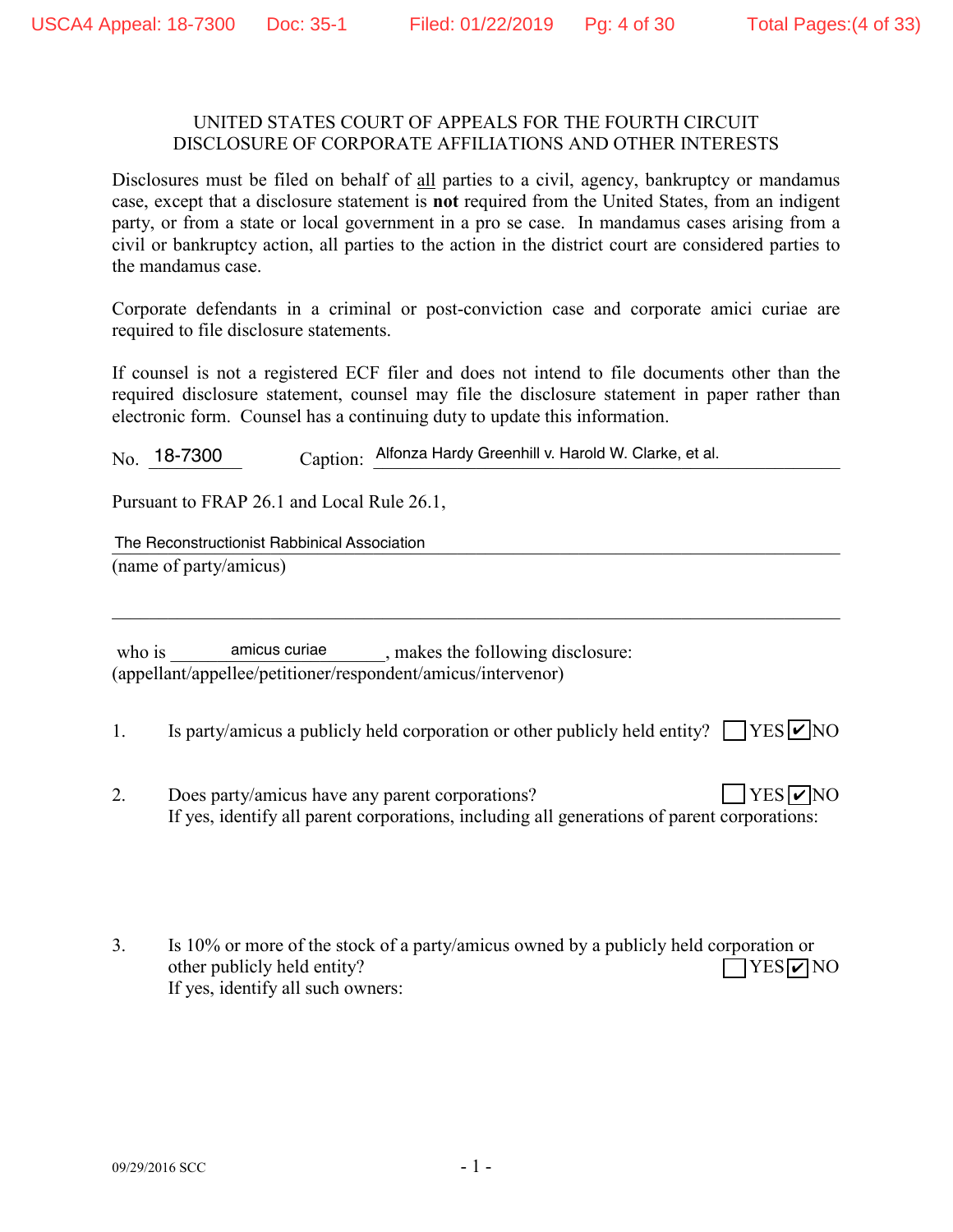$YES$   $\overline{V}$  NO

- 4. Is there any other publicly held corporation or other publicly held entity that has a direct financial interest in the outcome of the litigation (Local Rule 26.1(a)(2)(B))?  $\sqrt{\text{YES} \cdot \text{V}}$  NO If yes, identify entity and nature of interest:
- 5. Is party a trade association? (amici curiae do not complete this question)  $\Box$  YES  $\Box$  NO If yes, identify any publicly held member whose stock or equity value could be affected substantially by the outcome of the proceeding or whose claims the trade association is pursuing in a representative capacity, or state that there is no such member:
- 6. Does this case arise out of a bankruptcy proceeding? If yes, identify any trustee and the members of any creditors' committee:

Signature: /s/ Matthew W. Callahan 1/22/2019 Date: 1/22/2019

Counsel for:  $\frac{1}{2}$  amici

### **CERTIFICATE OF SERVICE**

**\*\*\*\*\*\*\*\*\*\*\*\*\*\*\*\*\*\*\*\*\*\*\*\*\*\***

I certify that on  $\frac{1}{22/2019}$  the foregoing document was served on all parties or their counsel of record through the CM/ECF system if they are registered users or, if they are not, by serving a true and correct copy at the addresses listed below: 1/22/2019

/s/ Matthew W. Callahan 1/22/2019

(signature) (date)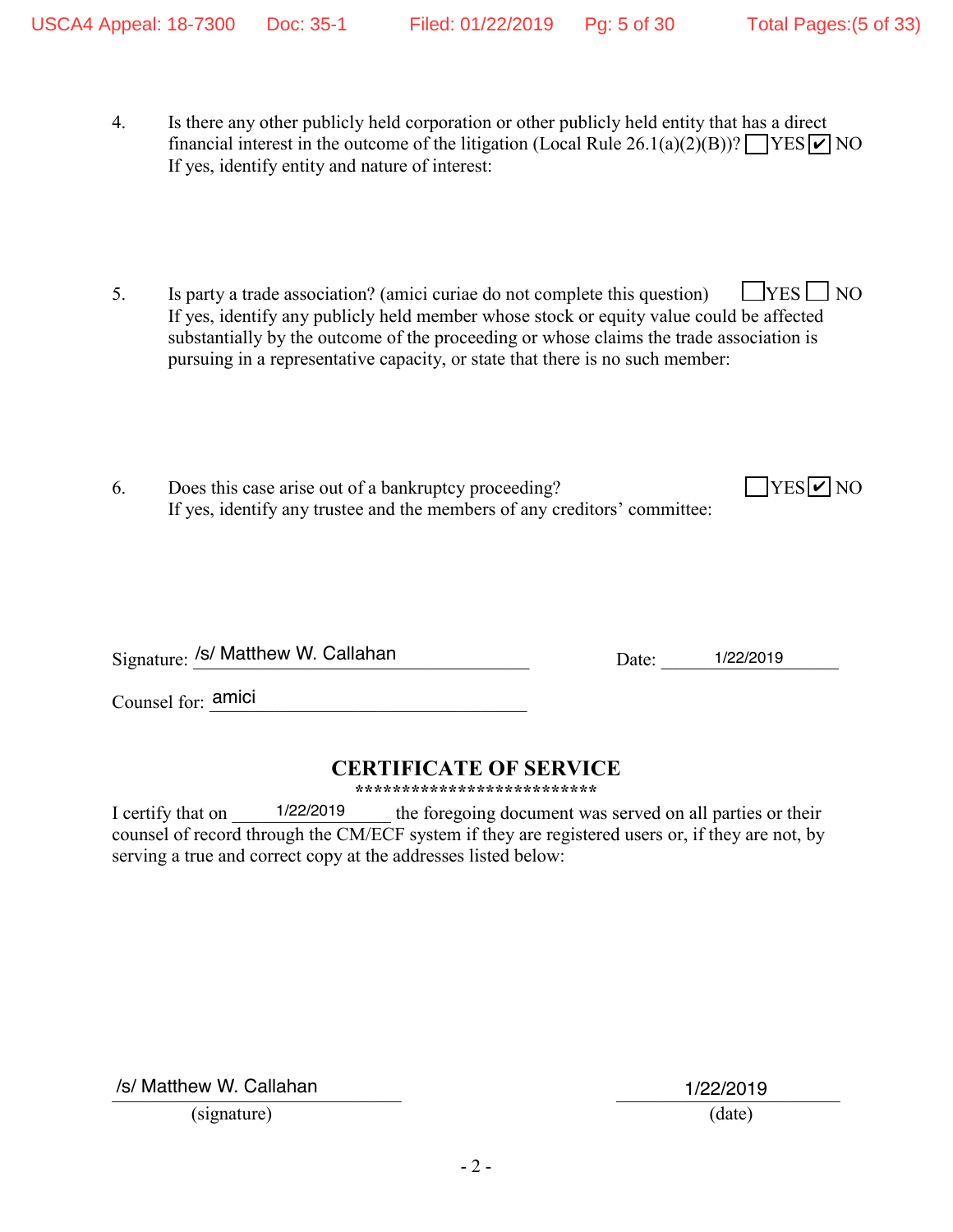#### UNITED STATES COURT OF APPEALS FOR THE FOURTH CIRCUIT DISCLOSURE OF CORPORATE AFFILIATIONS AND OTHER INTERESTS

Disclosures must be filed on behalf of all parties to a civil, agency, bankruptcy or mandamus case, except that a disclosure statement is **not** required from the United States, from an indigent party, or from a state or local government in a pro se case. In mandamus cases arising from a civil or bankruptcy action, all parties to the action in the district court are considered parties to the mandamus case.

Corporate defendants in a criminal or post-conviction case and corporate amici curiae are required to file disclosure statements.

If counsel is not a registered ECF filer and does not intend to file documents other than the required disclosure statement, counsel may file the disclosure statement in paper rather than electronic form. Counsel has a continuing duty to update this information.

No. 18-7300 Caption: Alfonza Hardy Greenhill v. Harold W. Clarke, et al.

Pursuant to FRAP 26.1 and Local Rule 26.1,

Interfaith Alliance Foundation **Executive Service Contract of the Contract of Contract of Contract of Contract of Contract of Contract of Contract of Contract of Contract of Contract of Contract of Contract of Contract of** (name of party/amicus)

who is \_\_\_\_\_\_\_\_\_\_\_\_\_\_\_\_\_\_\_\_\_\_\_\_\_\_\_\_\_\_\_\_\_\_, makes the following disclosure: (appellant/appellee/petitioner/respondent/amicus/intervenor)

1. Is party/amicus a publicly held corporation or other publicly held entity?  $\Box$  YES  $\Box$  NO

 $\mathcal{L}_\mathcal{L} = \{ \mathcal{L}_\mathcal{L} = \{ \mathcal{L}_\mathcal{L} = \{ \mathcal{L}_\mathcal{L} = \{ \mathcal{L}_\mathcal{L} = \{ \mathcal{L}_\mathcal{L} = \{ \mathcal{L}_\mathcal{L} = \{ \mathcal{L}_\mathcal{L} = \{ \mathcal{L}_\mathcal{L} = \{ \mathcal{L}_\mathcal{L} = \{ \mathcal{L}_\mathcal{L} = \{ \mathcal{L}_\mathcal{L} = \{ \mathcal{L}_\mathcal{L} = \{ \mathcal{L}_\mathcal{L} = \{ \mathcal{L}_\mathcal{$ 

- 2. Does party/amicus have any parent corporations? If yes, identify all parent corporations, including all generations of parent corporations:  $YES$   $\nabla$  NO
- 3. Is 10% or more of the stock of a party/amicus owned by a publicly held corporation or other publicly held entity? If yes, identify all such owners:  $\Box$ YES $\nabla$ NO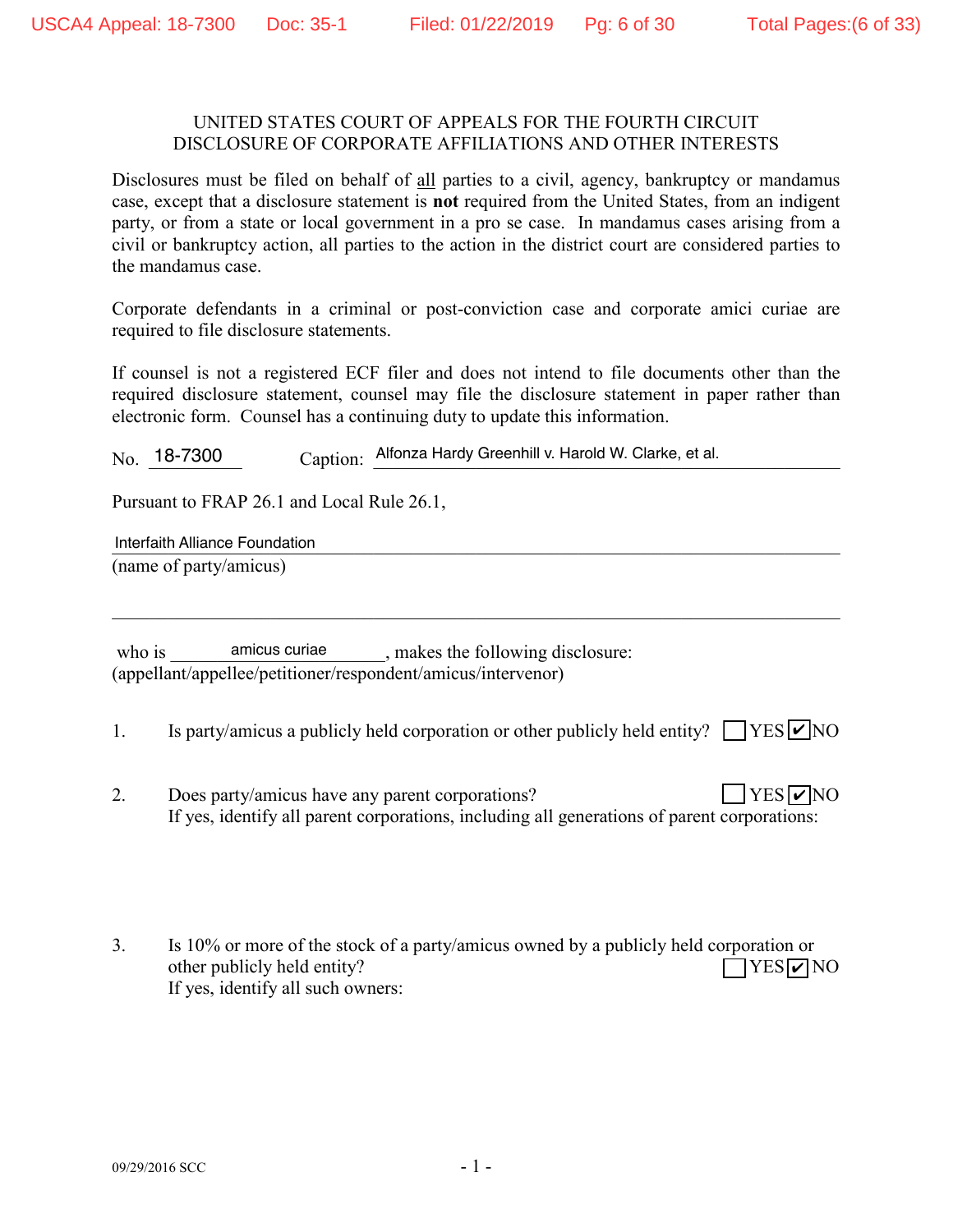$YES$   $\overline{V}$  NO

- 4. Is there any other publicly held corporation or other publicly held entity that has a direct financial interest in the outcome of the litigation (Local Rule 26.1(a)(2)(B))?  $\sqrt{\text{YES} \cdot \text{V}}$  NO If yes, identify entity and nature of interest:
- 5. Is party a trade association? (amici curiae do not complete this question)  $\Box$  YES  $\Box$  NO If yes, identify any publicly held member whose stock or equity value could be affected substantially by the outcome of the proceeding or whose claims the trade association is pursuing in a representative capacity, or state that there is no such member:
- 6. Does this case arise out of a bankruptcy proceeding? If yes, identify any trustee and the members of any creditors' committee:

Signature: S/ Matthew W. Callahan 1/22/2019 Date: 1/22/2019

Counsel for:  $\frac{1}{2}$  amici

### **CERTIFICATE OF SERVICE**

**\*\*\*\*\*\*\*\*\*\*\*\*\*\*\*\*\*\*\*\*\*\*\*\*\*\***

I certify that on  $\frac{1}{22/2019}$  the foregoing document was served on all parties or their counsel of record through the CM/ECF system if they are registered users or, if they are not, by serving a true and correct copy at the addresses listed below: 1/22/2019

/s/ Matthew W. Callahan 1/22/2019

(signature) (date)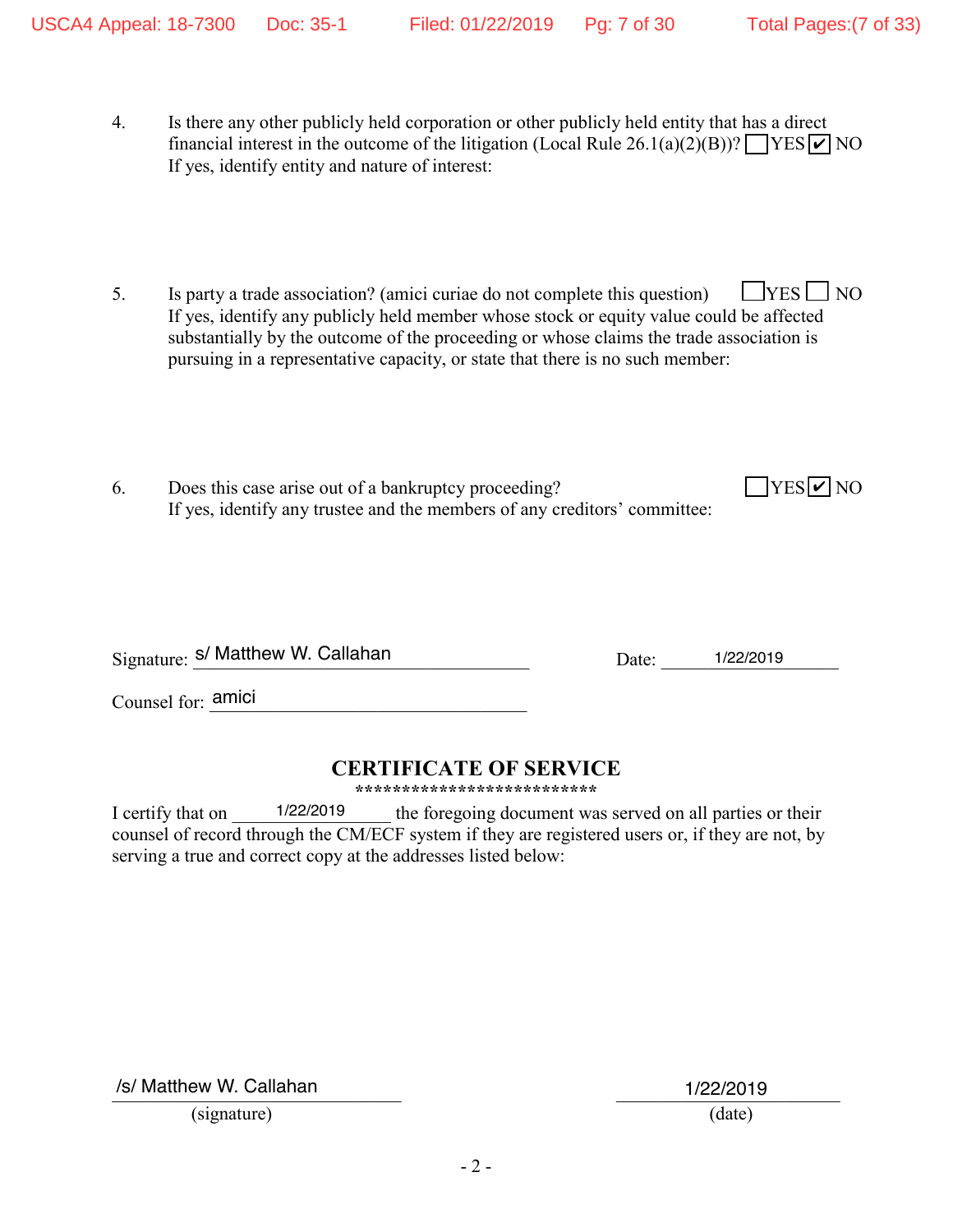# **TABLE OF CONTENTS**

# **Page**

| Federal Law Has Long Recognized the Vitally Important Role<br>$\mathbf{I}$ .<br>Religion Plays in the Lives of Many Americans, Including Prisoners.  4 |
|--------------------------------------------------------------------------------------------------------------------------------------------------------|
| A. Religious liberty is among the most important freedoms                                                                                              |
| B. Religious minorities in prison are among those most in need                                                                                         |
| C. RLUIPA was designed specifically to protect the religious                                                                                           |
| II. The District Court Failed to Correctly Apply Federal Law by                                                                                        |
|                                                                                                                                                        |
|                                                                                                                                                        |
|                                                                                                                                                        |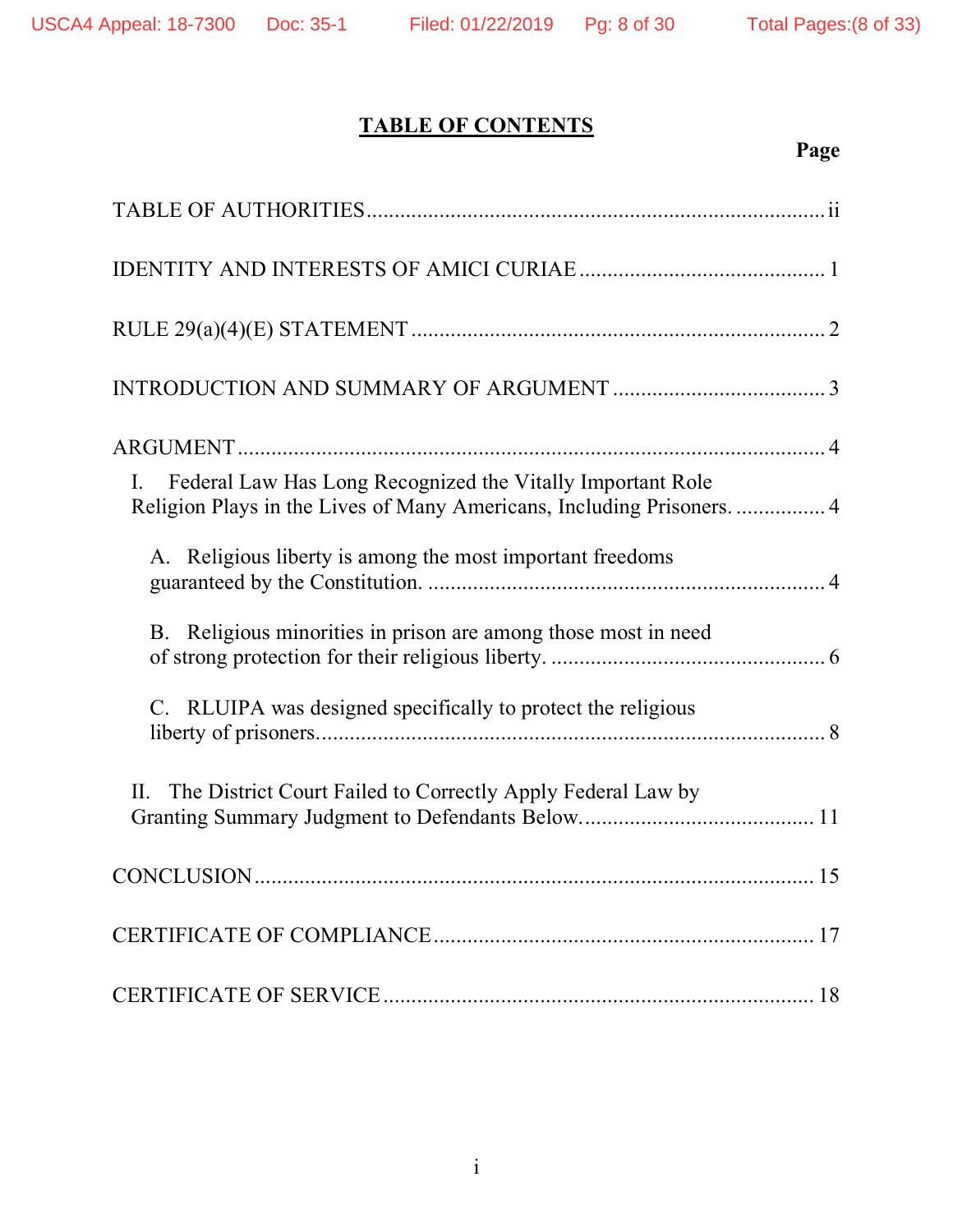# **TABLE OF AUTHORITIES**

# **Page**

# **Cases**

| Barnett v. Rodgers,                                       |
|-----------------------------------------------------------|
| Bowen v. Roy,                                             |
| Burwell v. Hobby Lobby Stores, Inc.,                      |
| Cantwell v. Connecticut,                                  |
| Church of the Lukumi Babalu Aye, Inc. v. City of Hialeah, |
| City of Boerne v. Flores,                                 |
| Cruz v. Beto,                                             |
| Cutter v. Wilkinson,                                      |
| Emp't Div., Dep't of Human Res. v. Smith,                 |
| Gonzales v. O Centro Spirit Beneficente Uniao do Vegetal, |
| Holt v. Hobbs,                                            |
| LaReau v. MacDougall,                                     |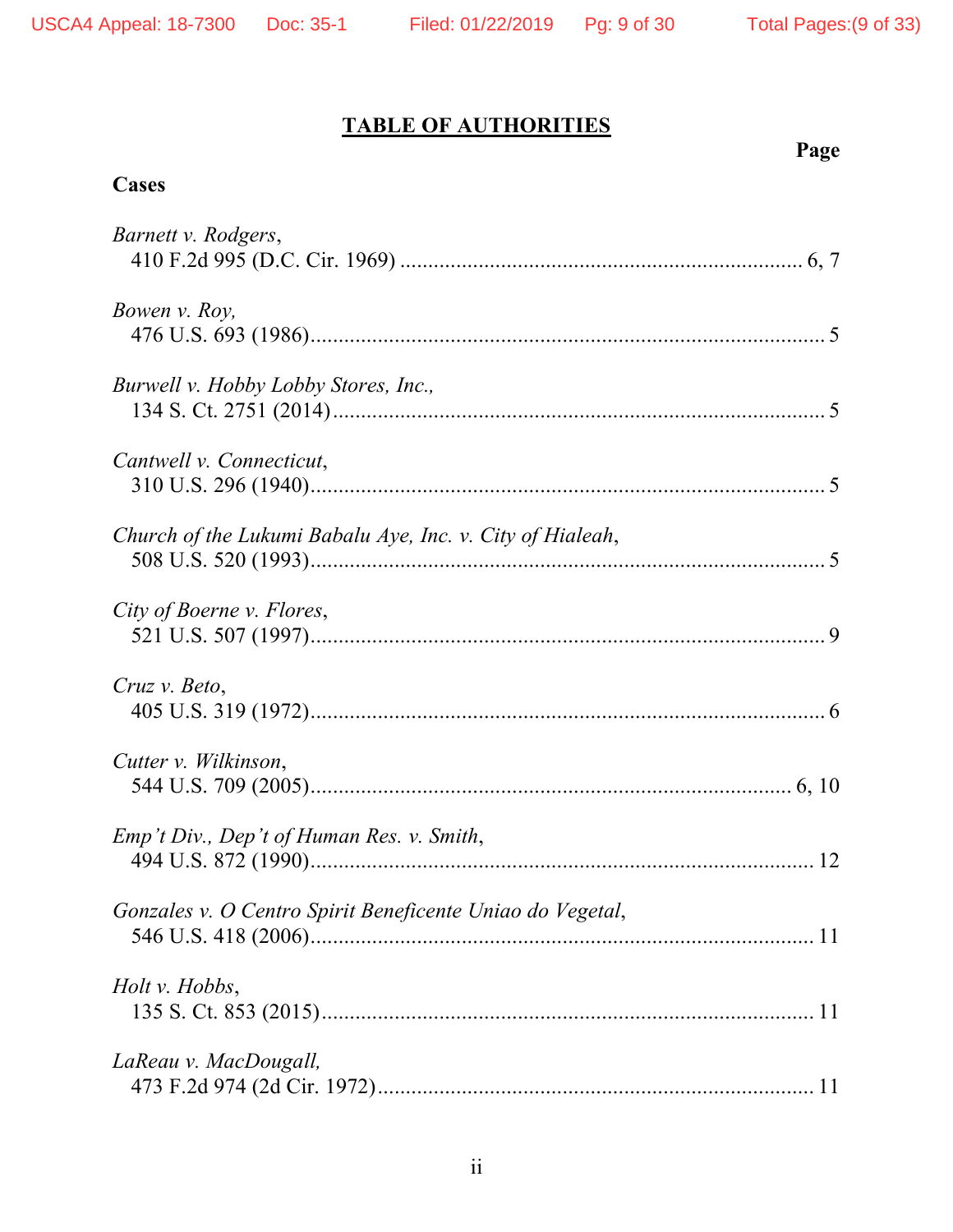| Lovelace v. Lee,             |
|------------------------------|
| Malloy v. Hogan,             |
| Martin v. City of Struthers, |
| Morrison v. Garraghty,       |
| Murdock v. Pennsylvania,     |
| O'Lone v. Estate of Shabazz, |
| Sandin v. Conner,            |
| Turner v. Safley,            |
| Wall v. Wade,                |
| Young v. Coughlin,           |
| Zelman v. Simmons-Harris,    |
| <b>Statutes</b>              |

#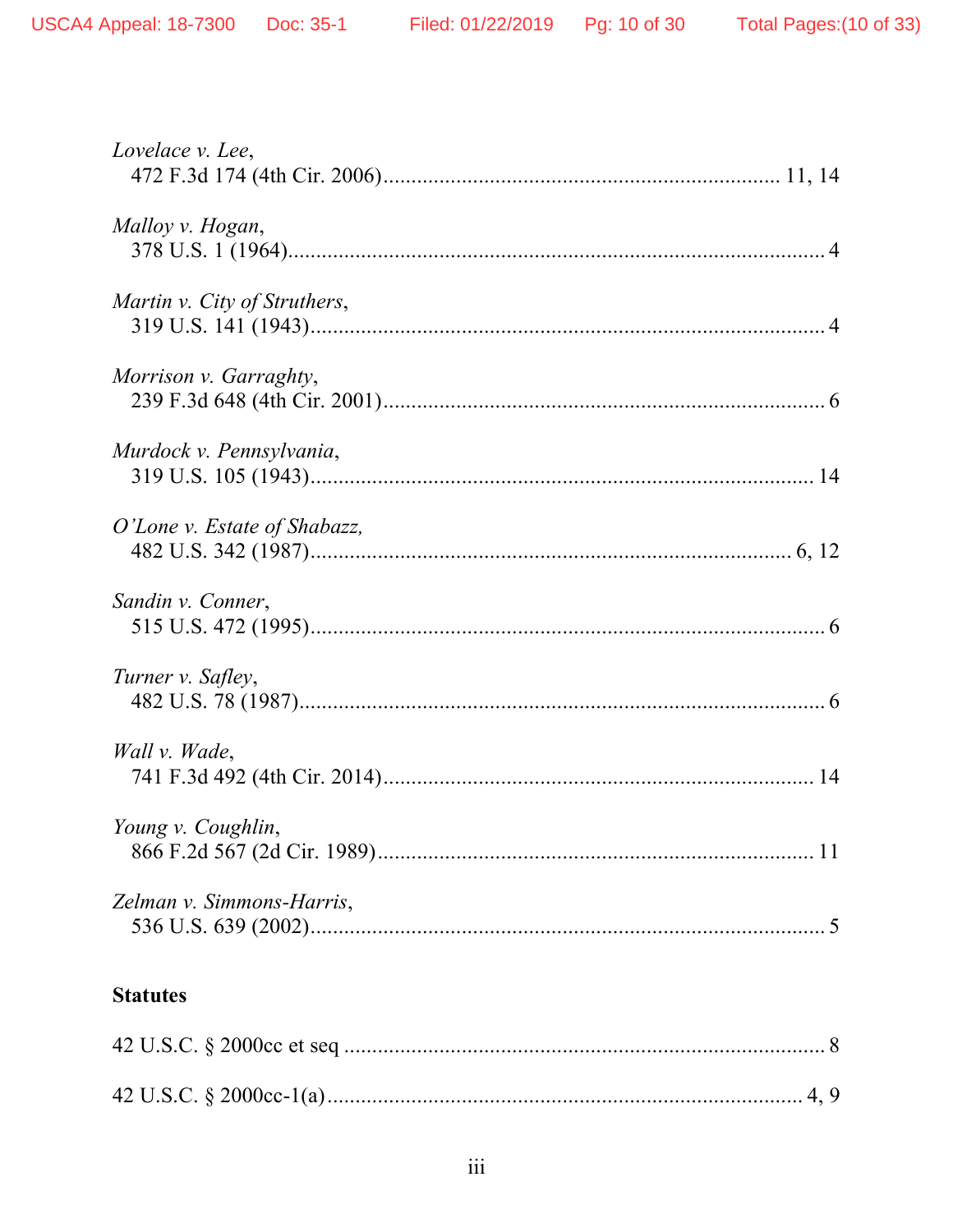| <b>Other Authorities</b>                                                                                                                       |
|------------------------------------------------------------------------------------------------------------------------------------------------|
|                                                                                                                                                |
|                                                                                                                                                |
| A Bill to Protect Religious Liberty: Hearing Before the                                                                                        |
| Akhil Reed Amar, The Bill of Rights as a Constitution,                                                                                         |
| Brief of <i>Amici Curiae</i> Imam Abdullah Al-Amin, et al.,<br>Supporting Respondents, O'Lone v. Shabazz,                                      |
| Enforcing Religious Freedom in Prison,                                                                                                         |
| Hearing before the Subcomm. on the Const. of the H. Comm. on the Judiciary,                                                                    |
| <i>Hearing on Protecting Religious Freedom After Boerne v. Flores</i><br>before the Subcomm. on the Constitution of the H. Committee on the    |
| Issues Relating to Religious Liberty Protection and Focusing on the<br>Constitutionality of a Religious Protection Measure: Hearing Before the |
| Mona Chalabi, "Are Prisoners Less Likely to Be Atheists?",                                                                                     |
| Presidential Statement on Signing The Religious Land Use and<br>Institutionalized Persons Act of 2000, 36 Comp. Pres. Doc. 2168                |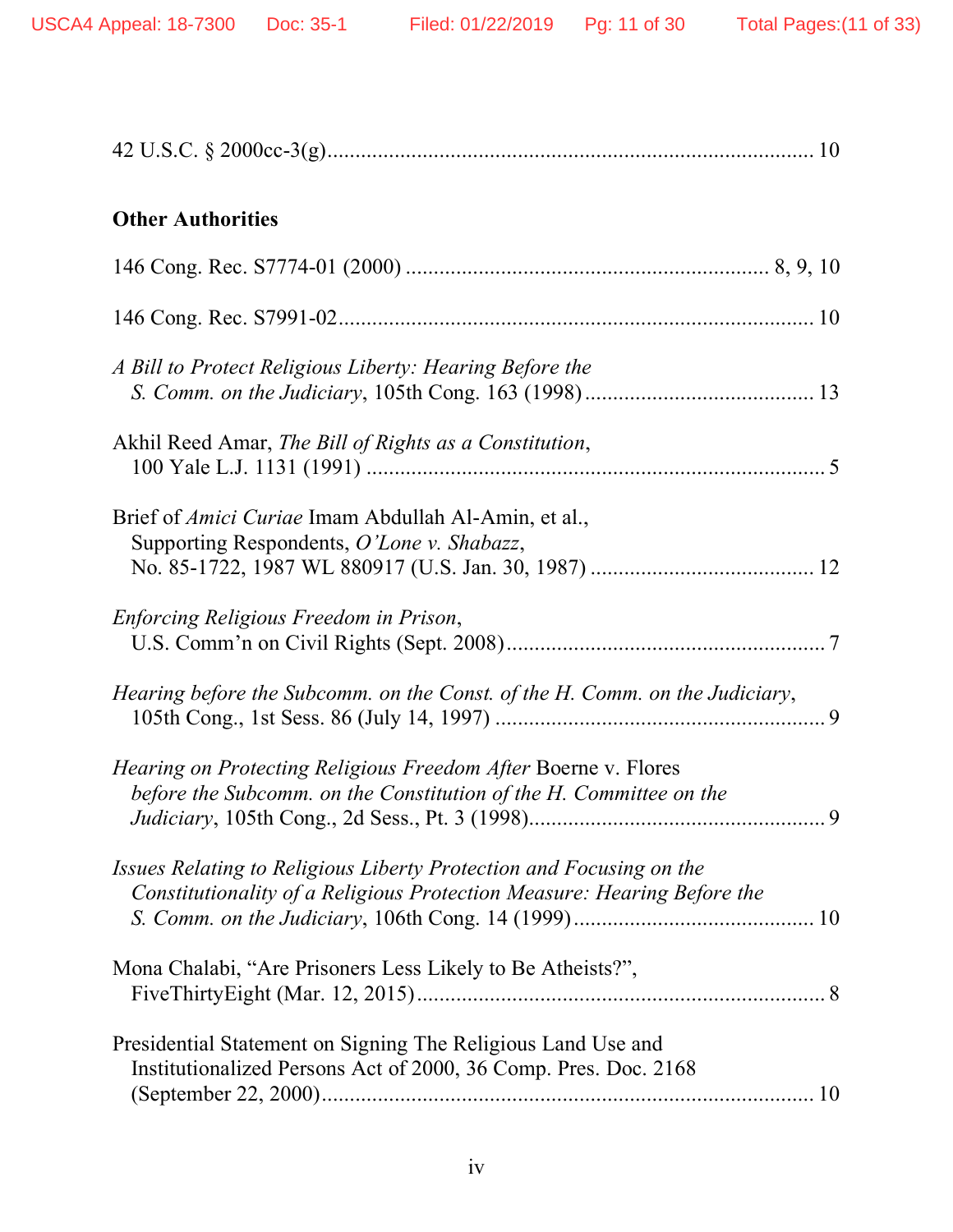| U.S. Dep't of Justice, Update on the Justice Department's Enforcement |  |
|-----------------------------------------------------------------------|--|
| of the Religious Land Use and Institutionalized Persons Act:          |  |
|                                                                       |  |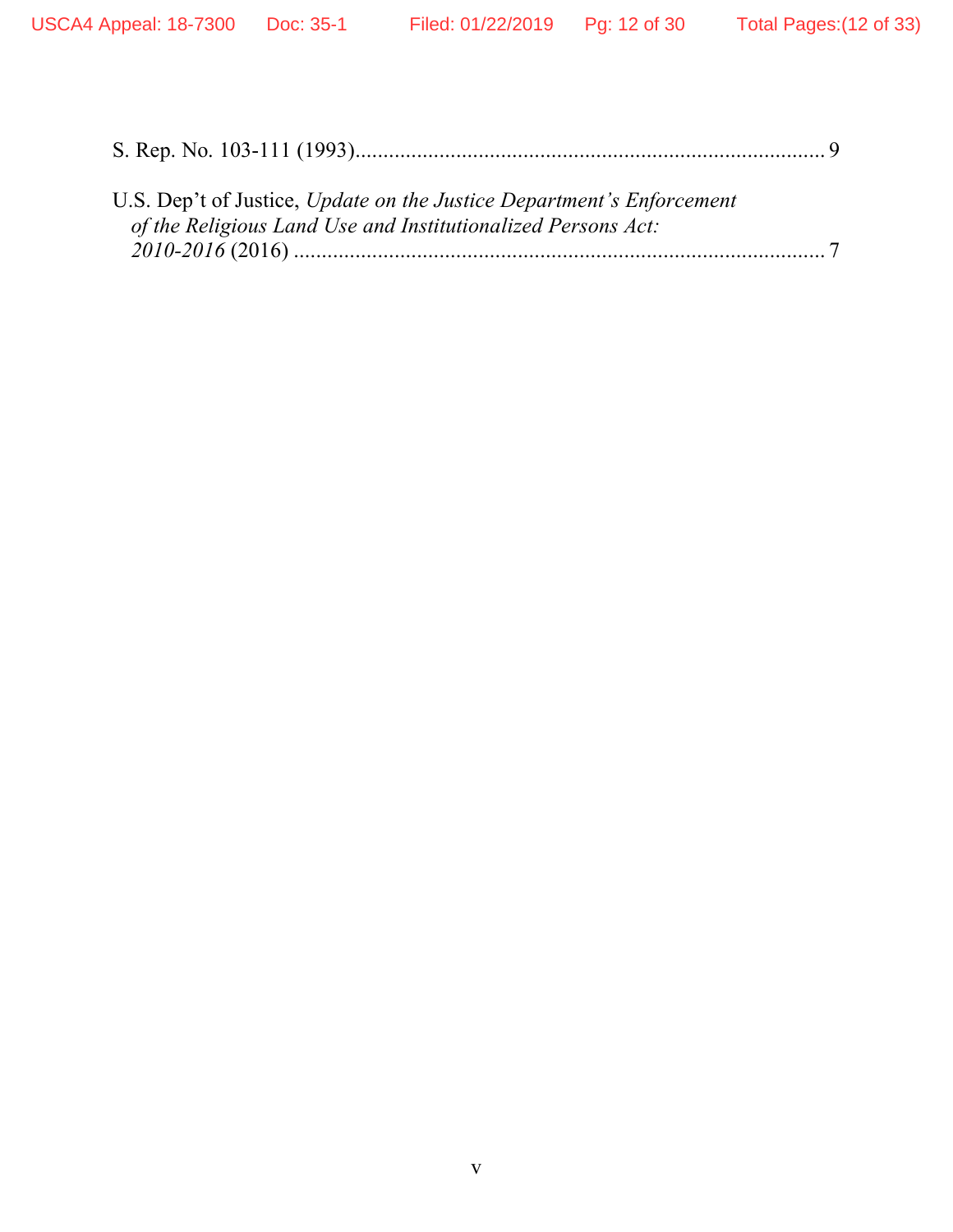### **IDENTITY AND INTERESTS OF** *AMICI CURIAE*

*Amicus curiae* **Muslim Advocates**, a national legal advocacy and educational organization formed in 2005, works on the frontlines of civil rights to guarantee freedom and justice for Americans of all faiths. The issues at stake in this case relate directly to Muslim Advocates' work fighting religious discrimination against vulnerable communities.

*Amicus curiae* **the Reconstructionist Rabbinical Association** (the "RRA"), established in 1974, is the professional association of the nearly 350 Reconstructionist rabbis who serve in a variety of leadership roles in North America, Israel, and around the world. As Jews, who have historically suffered from the results of intolerance and discrimination, and consistent with its resolutions, the RRA affirms the basic rights of freedom of religion, the ideals of a pluralistic society, and understands that that threats to religious freedom are unconscionable. Consistent with its members' values, the RRA joins this brief.

*Amicus curiae* **Interfaith Alliance Foundation** is a 501(c)(3) nonprofit organization committed to advancing religious freedom for all Americans. Founded in 1994, Interfaith Alliance Foundation champions individual rights, promotes policies that strengthen the boundary between religion and government, and unites diverse voices to challenge extremism. Its membership reflects the rich religious and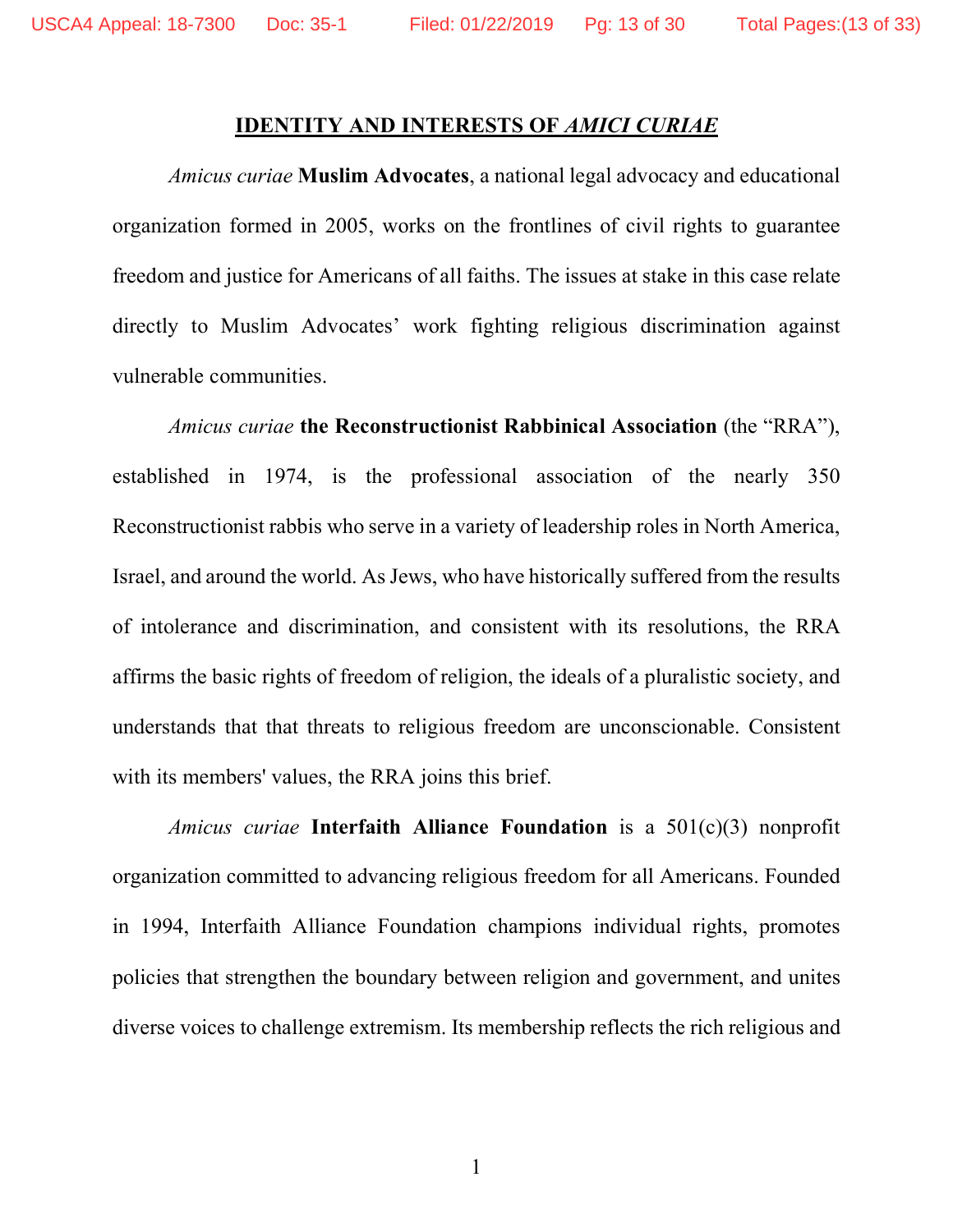cultural diversity of the United States, adhering to over 75 faith traditions as well as no faith tradition.

*Amici* file this brief with the consent of all parties.

### **RULE 29(a)(4)(E) STATEMENT**

This Brief was drafted in whole by *amicus curiae* Muslim Advocates; no counsel to any party to the present case contributed to the drafting of this Brief. No party to the present case, nor any counsel to any party to the present case, contributed money to fund the preparation and submission of this Brief. No person, other than *amicus curiae* Muslim Advocates, contributed money intended to fund the preparation and submission of this Brief.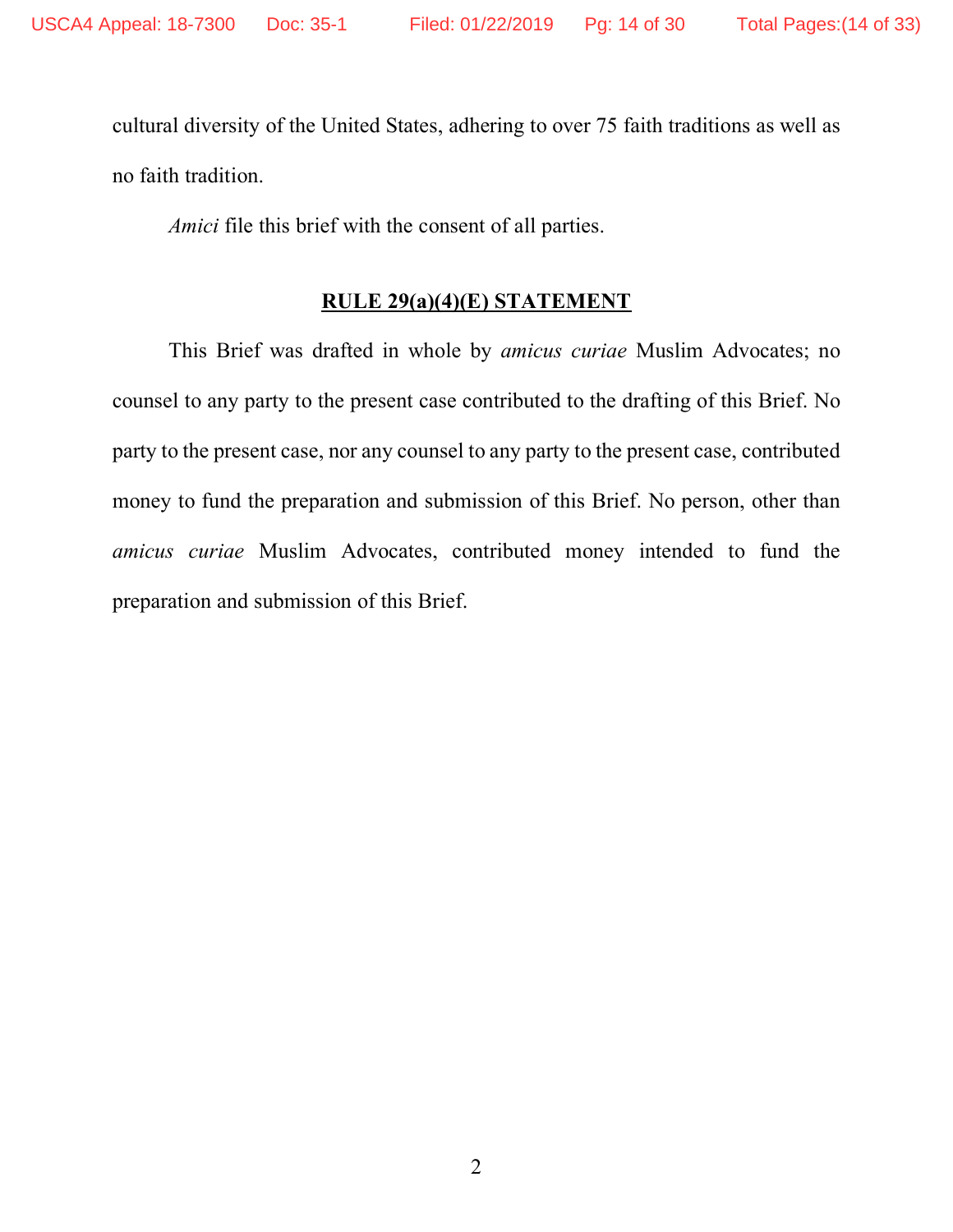### **INTRODUCTION AND SUMMARY OF ARGUMENT**

Federal law demands that courts and prison officials afford the highest respect to the religious practice of prisoners, permitting only those restrictions absolutely necessary to the functioning of the prison. By granting summary judgment to Defendants in the case below, the district court improperly denied Plaintiff and his religious practice the dignity to which they were entitled under the law.

Plaintiff Alfonza Greenhill is a Muslim man incarcerated in Red Onion State Prison in Virginia. While in segregation from the general population, Mr. Greenhill requested the opportunity to attend the group prayer services required by his faith an opportunity to which he is entitled under federal law. Though Defendants conceded they could easily provide him with the use of a television to attend those services, they refused to provide him with one. They assert that denying him the "privilege" of praying according to his faith is the least restrictive means of furthering their compelling government interest in modifying his behavior. As set forth below, prisons cannot deny prisoners the opportunity to worship for bad behavior; rather, federal law requires prisons to provide accommodations for prisoners' religious exercise whenever possible. Nonetheless, the district court below wrongly adopted Defendants' rationale, granted summary judgment to Defendants, and dismissed Mr. Greenhill's case.

3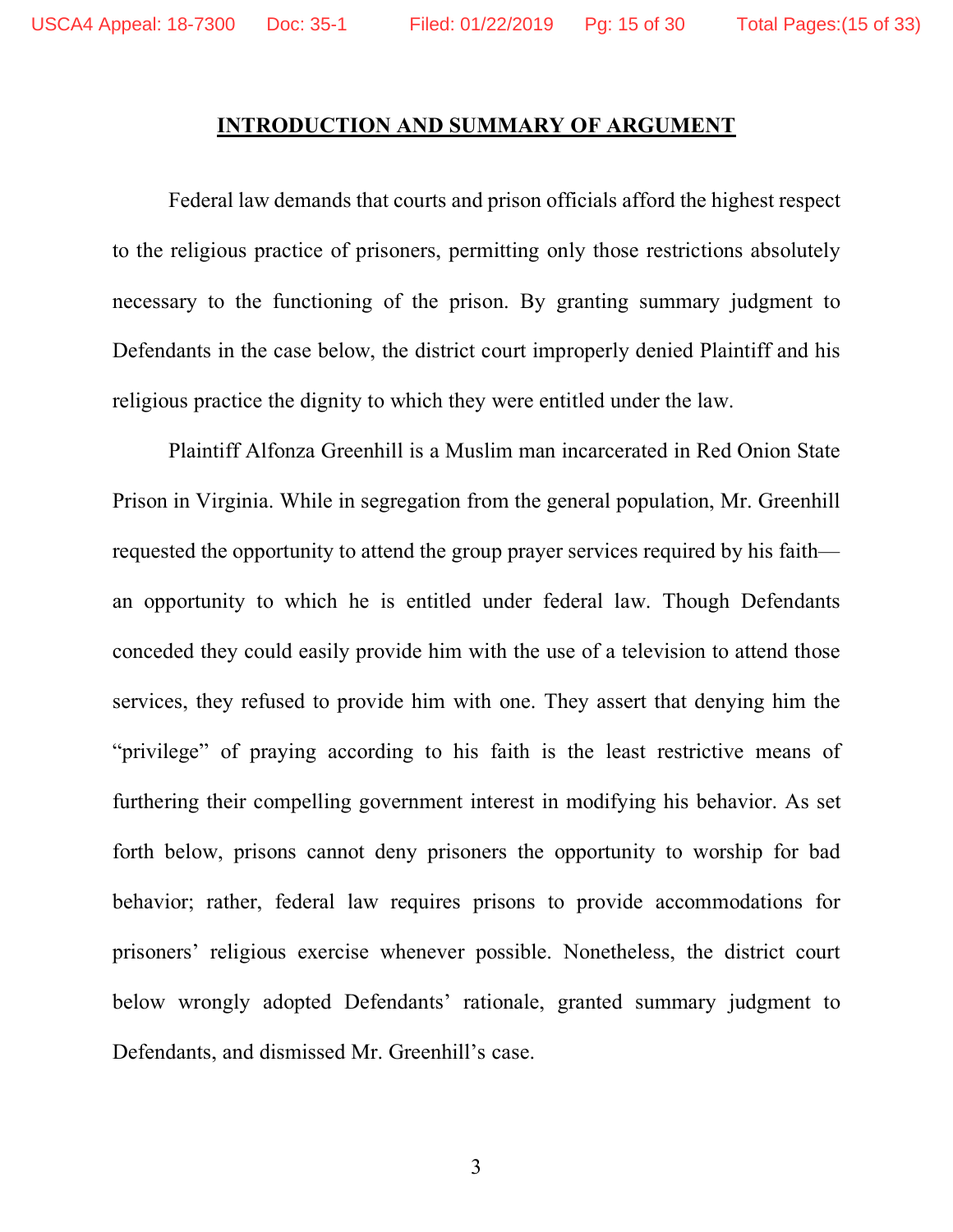Under the Religious Land Use and Institutionalized Persons Act ("RLUIPA"), passed by a unanimous Congress and expansively interpreted by a unanimous Supreme Court, prison officials are required to narrowly tailor any burdens on prisoners' religious activity to further a compelling government interest. 42 U.S.C. § 2000cc-1(a). The legislative history, text, and case law interpreting RLUIPA all lead to the same conclusion: Mr. Greenhill has a right to freely exercise his religion, even while incarcerated, and this Court cannot uphold the district court's casual dismissal of his sincere religious beliefs as a "privilege" subject to the whims of prison officials. Accordingly, this Court must reverse the district court's grant of summary judgment and remand the case for further proceedings.

### **ARGUMENT**

### **I. Federal Law Has Long Recognized the Vitally Important Role Religion Plays in the Lives of Many Americans, Including Prisoners.**

A. Religious liberty is among the most important freedoms guaranteed by the Constitution.

The freedom to practice one's religion is among "the cherished rights of mind and spirit" protected by the Constitution. *Malloy v. Hogan*, 378 U.S. 1, 5 (1964). As Justice Murphy noted, "nothing enjoys a higher estate in our society than the right given by the First and Fourteenth Amendments freely to practice and proclaim one's religious convictions." *Martin v. City of Struthers*, 319 U.S. 141, 149 (1943) (Murphy, J., concurring). For many Americans, "free exercise [of their religious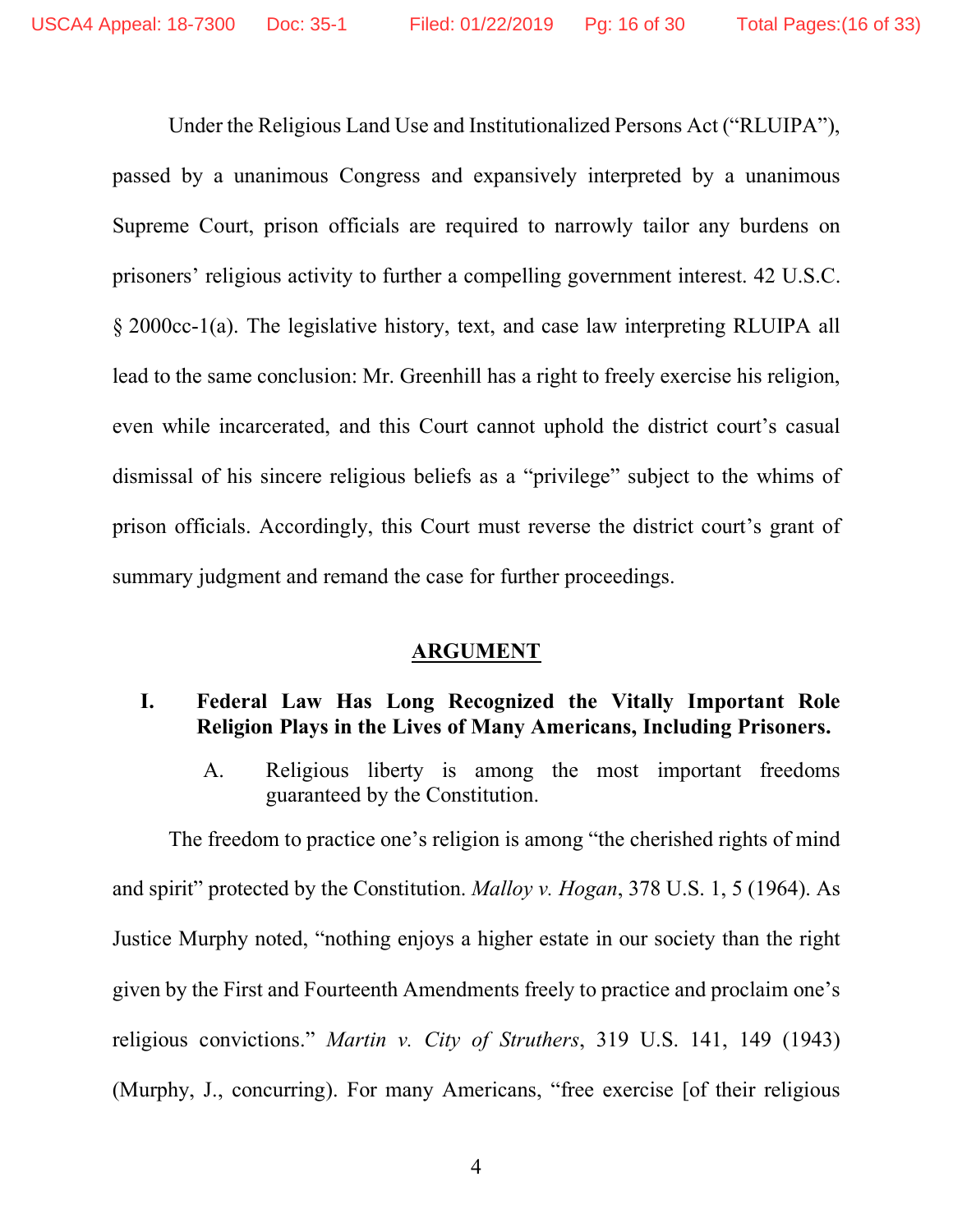beliefs] is essential in preserving their own dignity and in striving for a selfdefinition shaped by their religious precepts." *Burwell v. Hobby Lobby Stores, Inc.,* 134 S. Ct. 2751, 2785 (2014) (Kennedy, J., concurring). By including protection for the free exercise of religion in the First Amendment to the Constitution, "the people of this nation have ordained in the light of history, that, in spite of the probability of excesses and abuses, these liberties are, in the long view, essential to enlightened opinion and right conduct on the part of the citizens of a democracy." *Cantwell v. Connecticut*, 310 U.S. 296, 310 (1940).

While the First Amendment's religion clauses were explicitly designed to protect all expressions of religious belief, "[t]he free exercise clause . . . . was specially concerned with the plight of minority religions." *Zelman v. Simmons-Harris*, 536 U.S. 639, 679 n.4 (2002) (Thomas, J., concurring) (quoting Akhil Reed Amar, *The Bill of Rights as a Constitution*, 100 Yale L.J. 1131, 1159 (1991)). The experience of religious discrimination was still fresh in the minds of the framers of the Bill of Rights, and accordingly "it was 'historical instances of religious persecution and intolerance that gave concern to those who drafted the Free Exercise Clause.'" *Church of the Lukumi Babalu Aye, Inc. v. City of Hialeah*, 508 U.S. 520, 532–33 (1993) (quoting *Bowen v. Roy,* 476 U.S. 693, 703 (1986)).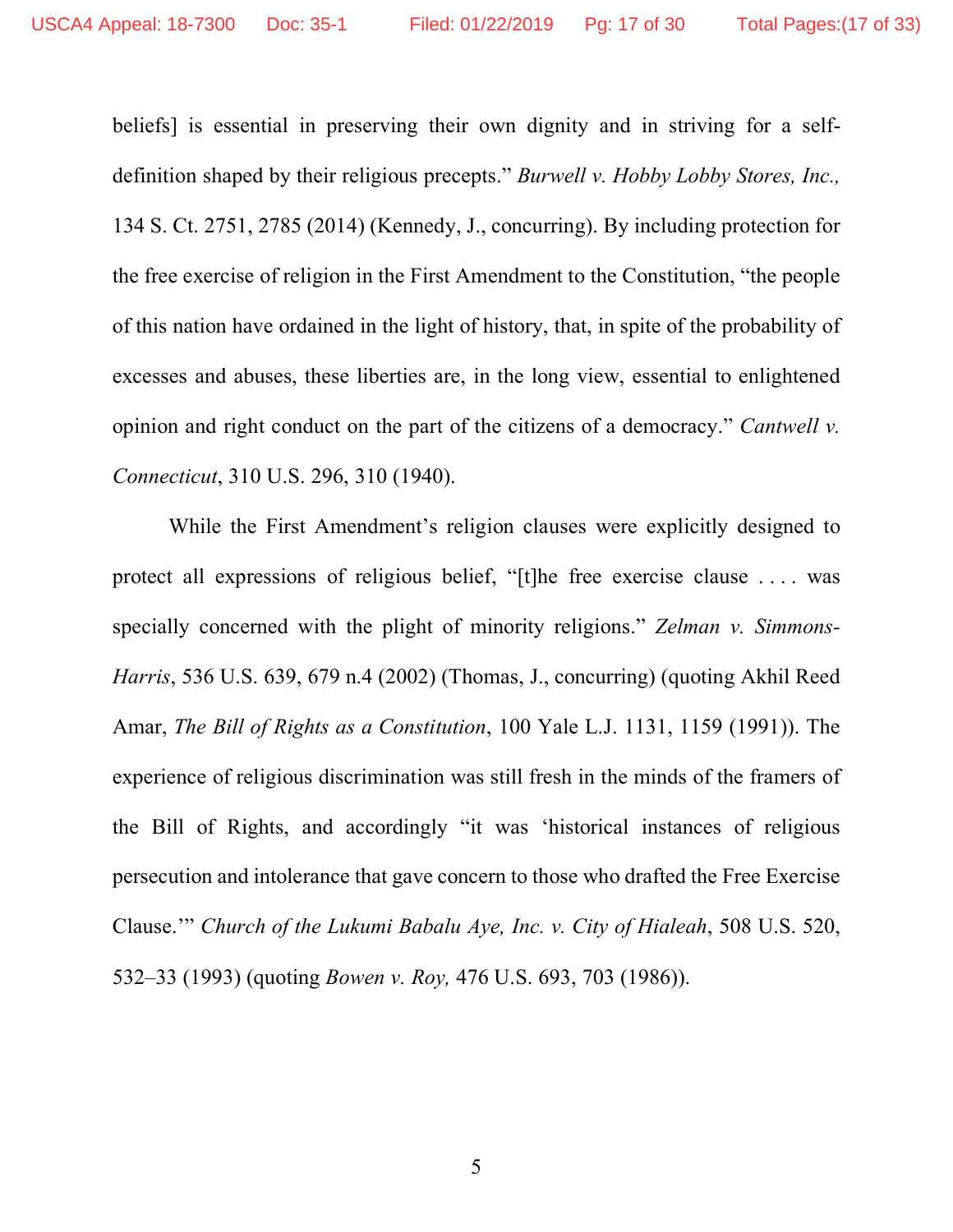B. Religious minorities in prison are among those most in need of strong protection for their religious liberty.

The United States' tradition of protecting religious liberty—and particularly the religious liberty of religious minorities—extends to those incarcerated in America's prisons as well. "[P]risoners do not shed all constitutional rights at the prison gate," *Sandin v. Conner*, 515 U.S. 472, 485 (1995), and the protection of the Free Exercise Clause, "including its directive that no law shall prohibit the free exercise of religion, extends to the prison environment." *Morrison v. Garraghty*, 239 F.3d 648, 656 (4th Cir. 2001) (citing *O'Lone v. Estate of Shabazz,* 482 U.S. 342, 348  $(1987)$ ).<sup>1</sup> Because of the strong protections of the First Amendment, prison officials may not "demand from inmates the same obeisance in the religious sphere that more rightfully they may require in other aspects of prison life." *Barnett v. Rodgers*, 410 F.2d 995, 1002 (D.C. Cir. 1969). The Supreme Court has referred to prisons as among those state-run institutions "in which the government exerts a degree of control unparalleled in civilian society and severely disabling to private religious exercise." *Cutter v. Wilkinson*, 544 U.S. 709, 720–21 (2005). But because of the strong protections of the First Amendment, prison officials may not "demand from

<u>.</u>

<sup>1</sup> *See also Turner v. Safley*, 482 U.S. 78, 84 (1987) ("[F]ederal courts must take cognizance of the valid constitutional claims of prison inmates."); *Cruz v. Beto*, 405 U.S. 319, 322 n.2 (1972) ("[R]easonable opportunities must be afforded to all prisoners to exercise the religious freedom guaranteed by the First and Fourteenth Amendment without fear of penalty.").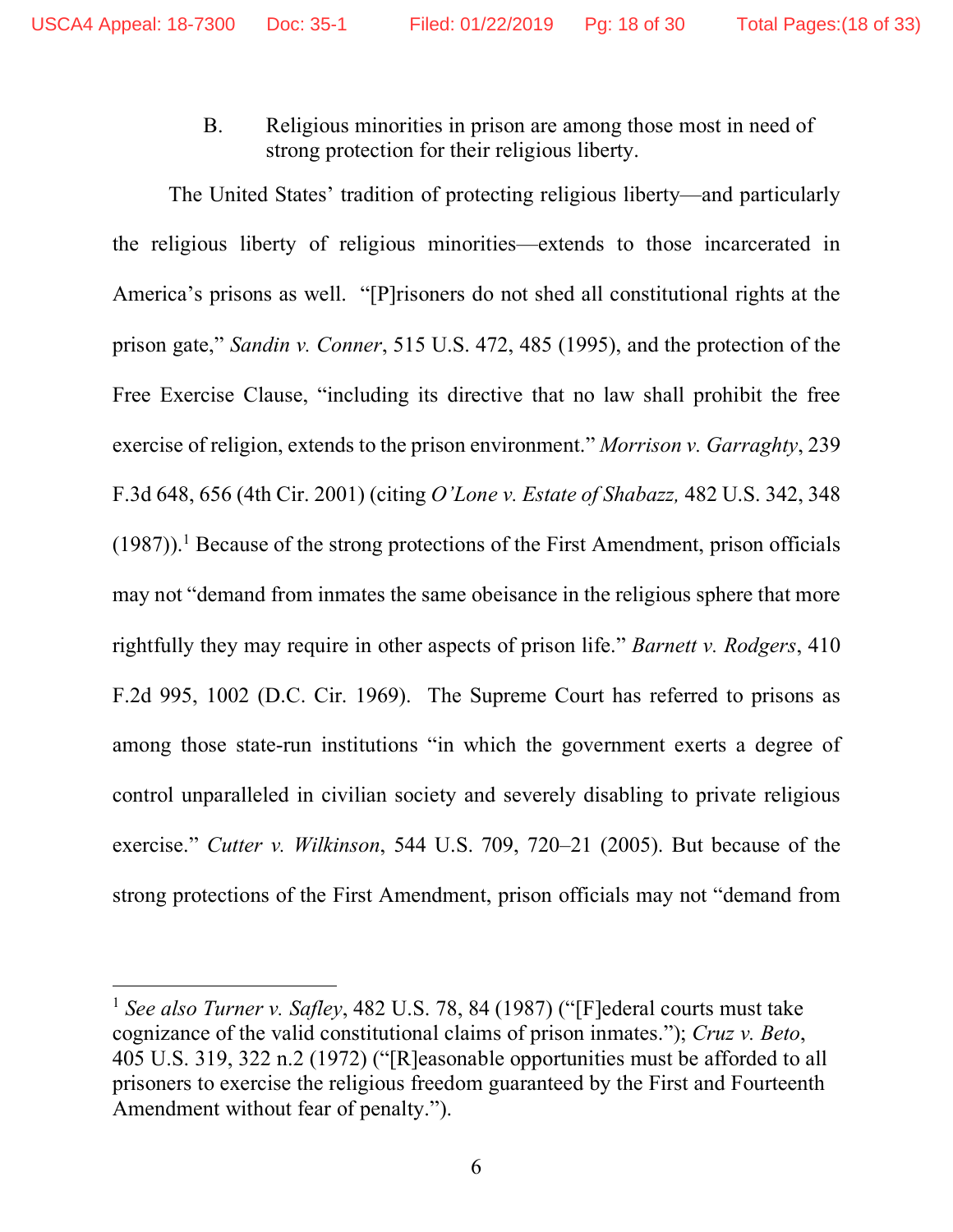inmates the same obeisance in the religious sphere that more rightfully they may require in other aspects of prison life." *Barnett v. Rodgers*, 410 F.2d 995, 1002 (D.C. Cir. 1969).

This vulnerability is felt especially keenly by religious minorities, because religious minorities in prison experience a disproportionately high level of faithbased discrimination. For example, in federal prisons, Muslims are significantly over-represented as grievers and litigants. *See Enforcing Religious Freedom in Prison*, U.S. Comm'n on Civil Rights Table 3.8, at 70; Table 4.1, at 82 (Sept. 2008) (noting that Muslims filed 42% of administrative remedy requests for accommodation from 1997-2008 and that Muslims litigated 29% of RLUIPA cases from 2001-2006). In 2008, Muslims constituted only 9.3% of federal prisoners, but brought the highest percentage of religious discrimination grievances, accounting for 26.3% of all grievances filed. *See id.* at Table 2.1 & 26. The Department of Justice also consistently reports a disproportionately high number of discriminatory incidents against Muslims and Jews in particular. *See* U.S. Dep't of Justice, *Update on the Justice Department's Enforcement of the Religious Land Use and Institutionalized Persons Act: 2010-2016*, at 4 (2016).

The concerning nature of this discrimination is compounded by the fact that religious minorities are over-represented in prison. For example, in 2013, the Federal Bureau of Prisons represented that 8.4% of the federal prison population self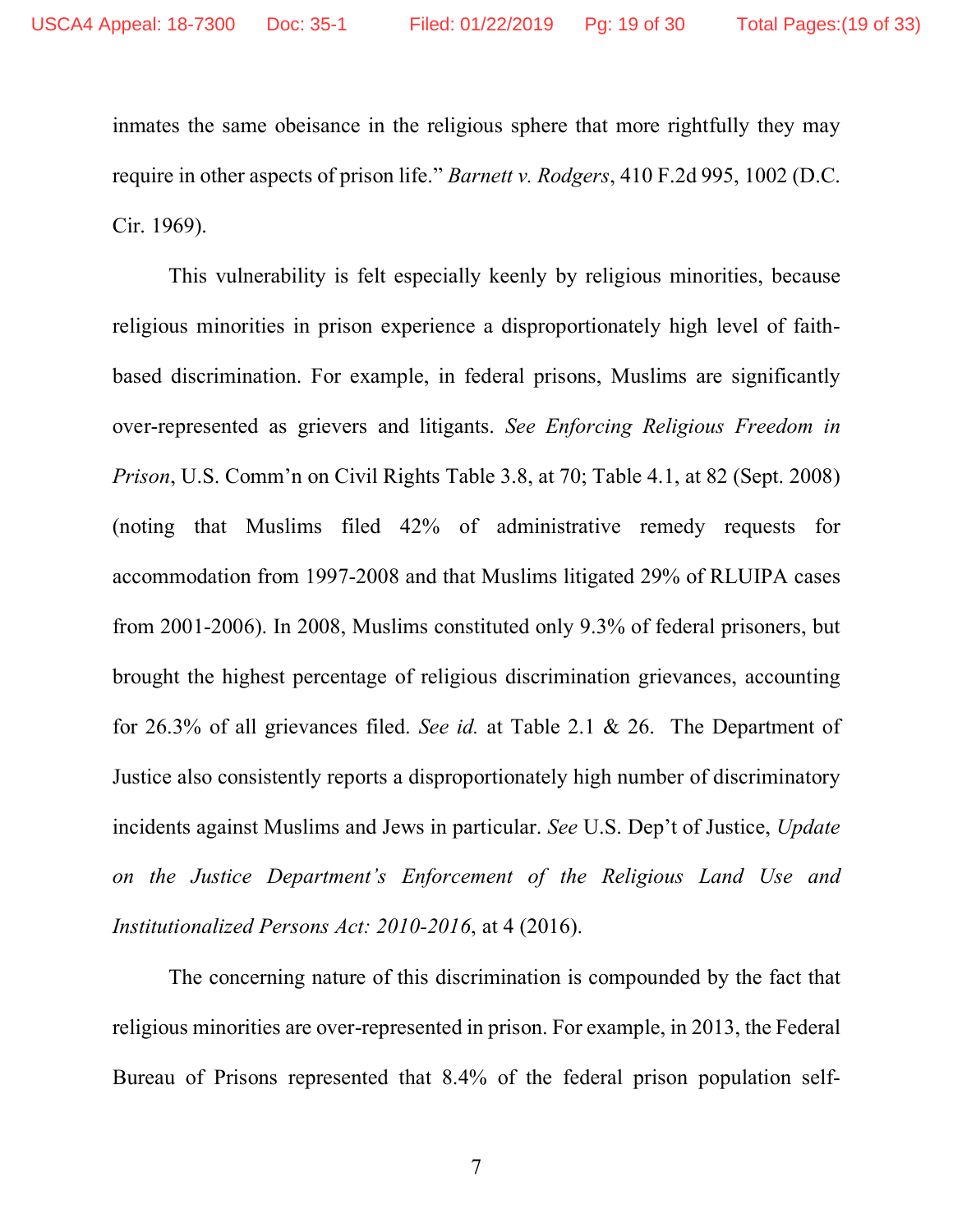identified their religion as "Muslim" and 3.1% as "Native American," while U.S. Census data placed the total number of Americans with those faiths at only .6% (for Muslims) and .1% (for Native American). Mona Chalabi, "Are Prisoners Less Likely to Be Atheists?", FiveThirtyEight (Mar. 12, 2015). <sup>2</sup> Accordingly, strong protections for religious practice is particularly important for members of religious minorities who are incarcerated.

> C. RLUIPA was designed specifically to protect the religious liberty of prisoners.

Congress was concerned with exactly these difficulties in the religious lives of prisoners when it unanimously passed RLUIPA in 2000. <sup>3</sup> The Act's bipartisan cosponsors noted that "[f]ar more than any other Americans, persons residing in institutions are subject to the authority of one or a few local officials. Institutional residents' right to practice their faith is at the mercy of those running the institution[.]" 146 Cong. Rec. S7774-01, S7775 (2000) (joint statement of RLUIPA co-sponsors Sen. Orrin Hatch and Sen. Edward Kennedy).

RLUIPA's legislative history is replete with discussion of—and evidence for—the compelling need for religious protection among prisoners in state institutions. Some of these "inadequately formulated prison regulations and policies

 $\overline{a}$ 

<sup>2</sup> *Available at* https://fivethirtyeight.com/features/are-prisoners-less-likely-to-beatheists/ (last accessed Mar. 1, 2018).

<sup>3</sup> Pub. L. 106-274, 114 Stat. 803 (2000), *codified at* 42 U.S.C. § 2000cc et seq.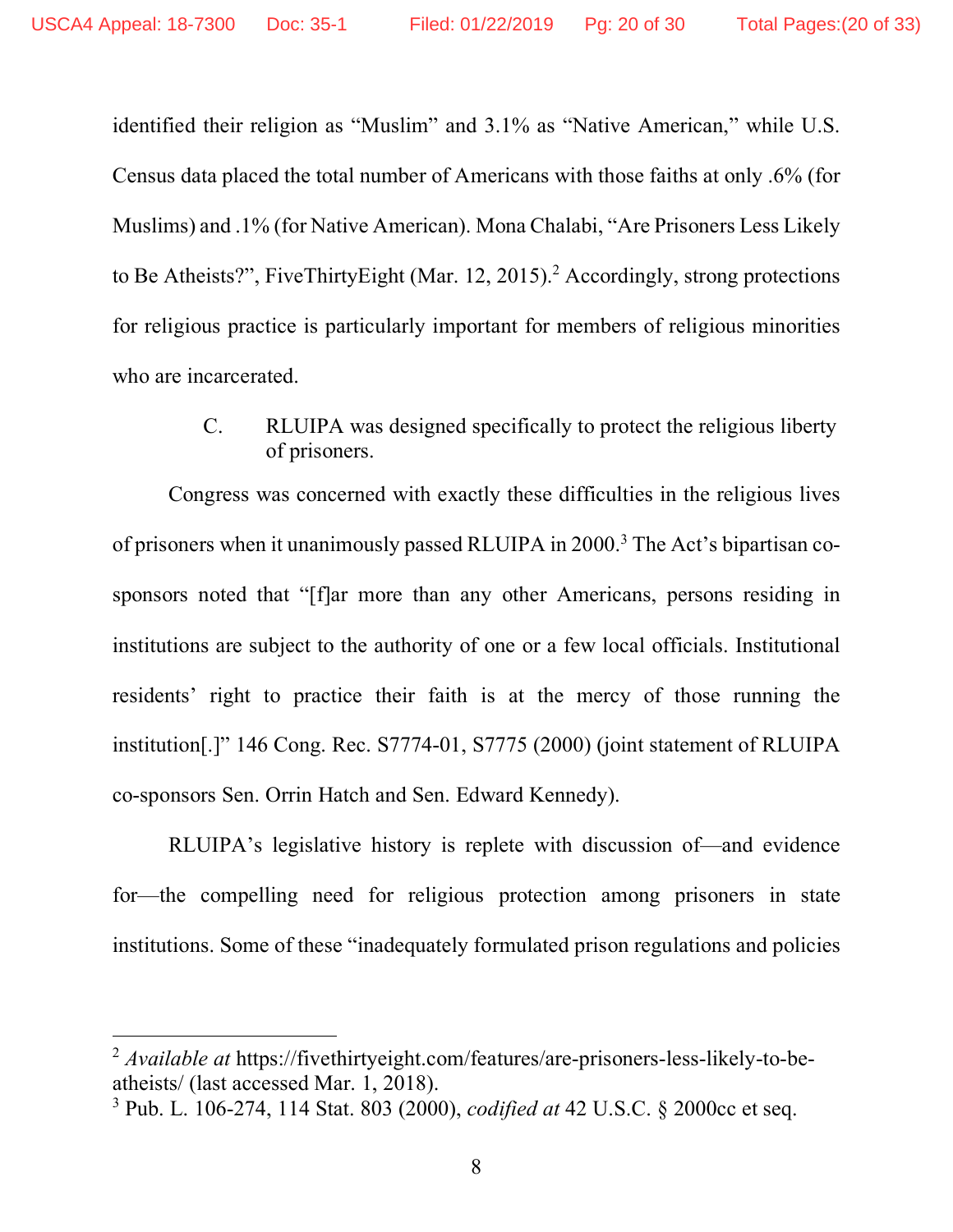grounded on mere speculation, exaggerated fears, or post hoc rationalizations"4 included Michigan prisons prohibiting Chanukah candles,<sup>5</sup> Oklahoma prisons restricting the Catholic use of sacramental wine for celebration of Mass,<sup>6</sup> and prison policies banning jewelry that prevented prisoners from wearing a cross or Star of David.<sup>7</sup>

In RLUIPA, Congress addressed this threat to religious freedom by requiring that any substantial burden on a prisoner's religious exercise be the "least restrictive means of furthering [a] compelling government interest." 42 U.S.C. § 2000cc-1(a). This standard—also known as "strict scrutiny"—is "the most demanding test known to constitutional law." *City of Boerne v. Flores*, 521 U.S. 507, 534 (1997). By extending the protection of strict scrutiny to state prisoners, Congress clearly indicated an intent to go beyond the more permissive constitutional standard governing prisoner claims under the First Amendment.<sup>8</sup>

 $\overline{a}$ 

<sup>4</sup> 146 Cong. Rec. S7774-01, S7775 (statement of Sens. Hatch & Kennedy) (quoting S. Rep. No. 103-111, at 10 (1993)).

<sup>5</sup> *Hearing on Protecting Religious Freedom After* Boerne v. Flores *before the Subcomm. on the Constitution of the H. Committee on the Judiciary*, 105th Cong., 2d Sess., Pt. 3, at 41 (1998) (statement of Isaac M. Jaroslawicz).

<sup>6</sup> *See id.*, Pt. 2, at 58-59 (statement of Donald W. Brooks)

<sup>7</sup> *Hearing before the Subcomm. on the Const. of the H. Comm. on the Judiciary*,

<sup>105</sup>th Cong., 1st Sess. 86 (July 14, 1997) (testimony of Prof. Douglas Laycock).

<sup>8</sup> As noted in the Appellant's Opening Brief, prisoner claims under the First Amendment are governed by the *Turner* factors. (Appellant's Opening Brief at 22- 24.)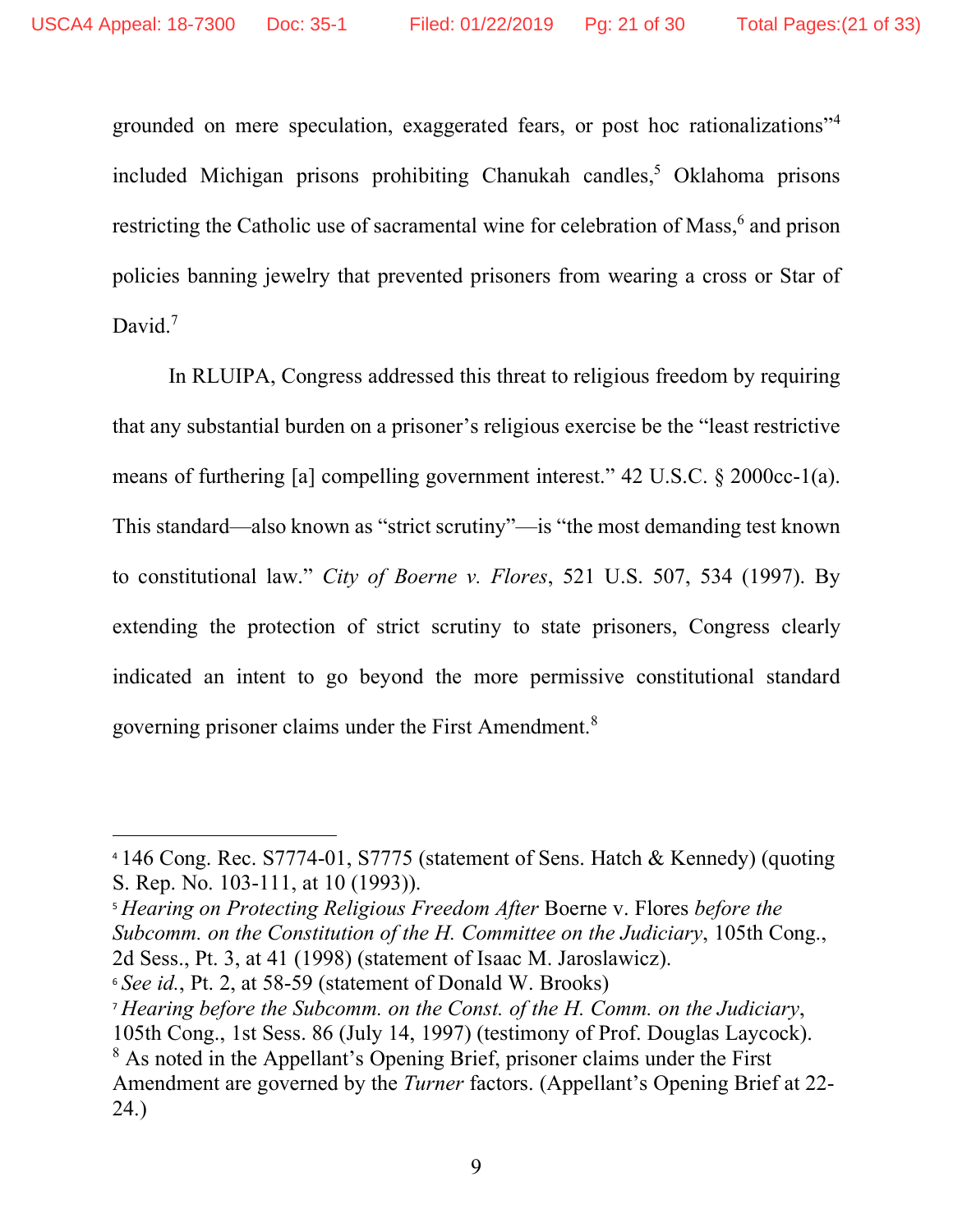All three branches of government have recognized RLUIPA's purpose is to protect the freedom of religion to the greatest extent possible. RLUIPA itself directs that its provisions "shall be construed in favor of a broad protection of religious exercise, to the maximum extent permitted by the terms of this chapter and the Constitution." 42 U.S.C. § 2000cc-3(g). RLUIPA's sponsors noted that the bill was part of a tradition of Congressional action "to protect the civil rights of institutionalized persons." 146 Cong. Rec. S7774-01, S7775 (statement of Sens. Hatch & Kennedy).<sup>9</sup> In signing the Act, President Clinton issued a signing statement saying that "[r]eligious liberty is a constitutional value of the highest order" and that RLUIPA "recognizes the importance the free exercise of religion plays in our democratic society." Presidential Statement on Signing The Religious Land Use and Institutionalized Persons Act of 2000, 36 Comp. Pres. Doc. 2168 (September 22, 2000). A unanimous Supreme Court acknowledged RLUIPA as "the latest of longrunning congressional efforts to accord religious exercise heightened protection from government-imposed burdens." *Cutter v. Wilkinson*, 544 U.S. 709, 714 (2005).

 $\overline{a}$ 

<sup>9</sup> RLUIPA's legislative record reflects that religious accommodation can be not only workable but even helpful to prison officials' rehabilitative goals by decreasing recidivism. *See Issues Relating to Religious Liberty Protection and Focusing on the Constitutionality of a Religious Protection Measure: Hearing Before the S. Comm. on the Judiciary*, 106th Cong. 14 (1999) (statement of Steven T. McFarland) (noting that "[r]eligion changes prisoners, cutting their recidivism rate by two-thirds"); 146 Cong. Rec. S7991-02 (statement of Sen. Strom Thurmond) ("[I]t is clear that religion benefits prisoners. It helps rehabilitate them, making them less likely to commit crime after they are released.").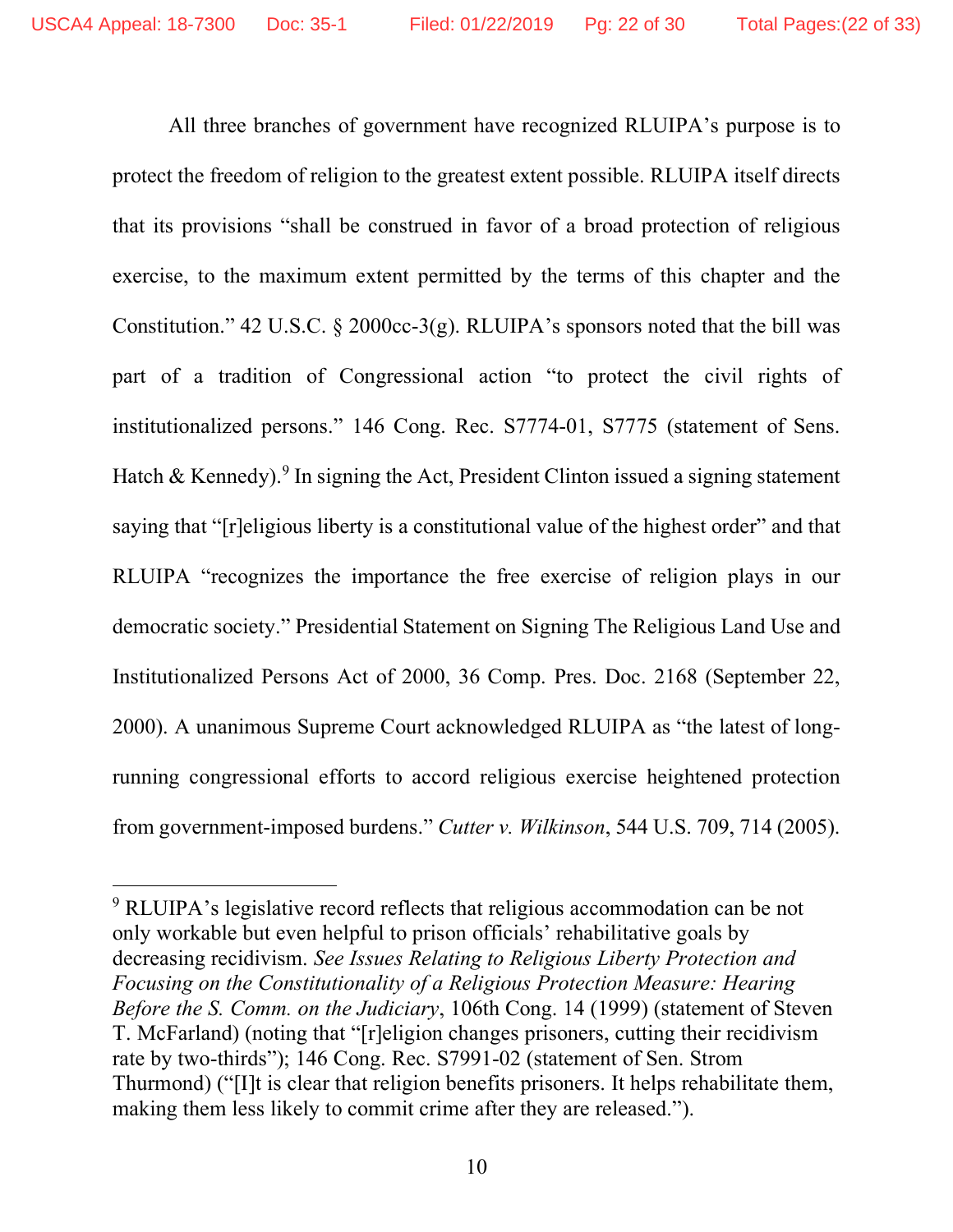Accordingly, federal courts have recognized the deep and searching nature of the inquiry that Congress mandated. *See Holt v. Hobbs*, 135 S. Ct. 853, 864 (2015) (unanimous) (deference to prison officials "does not justify the abdication of the responsibility, conferred by Congress, to apply RLUIPA's rigorous standard."); *Gonzales v. O Centro Spirit Beneficente Uniao do Vegetal*, 546 U.S. 418, 436–37 (2006) (unanimous) (compelling interest test requires "case-by-case" evaluations of accommodations); *Lovelace v. Lee*, 472 F.3d 174, 193 (4th Cir. 2006) ("The Act's laudable goal of providing greater religious liberty for prisoners will be thwarted unless those who run state prisons—wardens and superintendents acting in their official capacities—satisfy their statutory duty."). Because of the searching nature of this inquiry, it is error for a court "to assume that prison officials were justified in limiting appellant's free exercise rights simply because [a plaintiff] was in disciplinary confinement." *Young v. Coughlin*, 866 F.2d 567, 570 (2d Cir. 1989) (citing *LaReau v. MacDougall,* 473 F.2d 974, 979 n.9 (2d Cir. 1972)).

### **II. The District Court Failed to Correctly Apply Federal Law by Granting Summary Judgment to Defendants Below.**

The framework of federal law laid out above placed a duty on the district court to accord Mr. Greenhill's practice of his religion the highest regard and scrutinize closely any attempt by prison officials to restrict it. By granting summary judgment to Defendants based on the threadbare record and unsupported assertions below, the district court failed to perform its duty. Nowhere is the district court's failure to do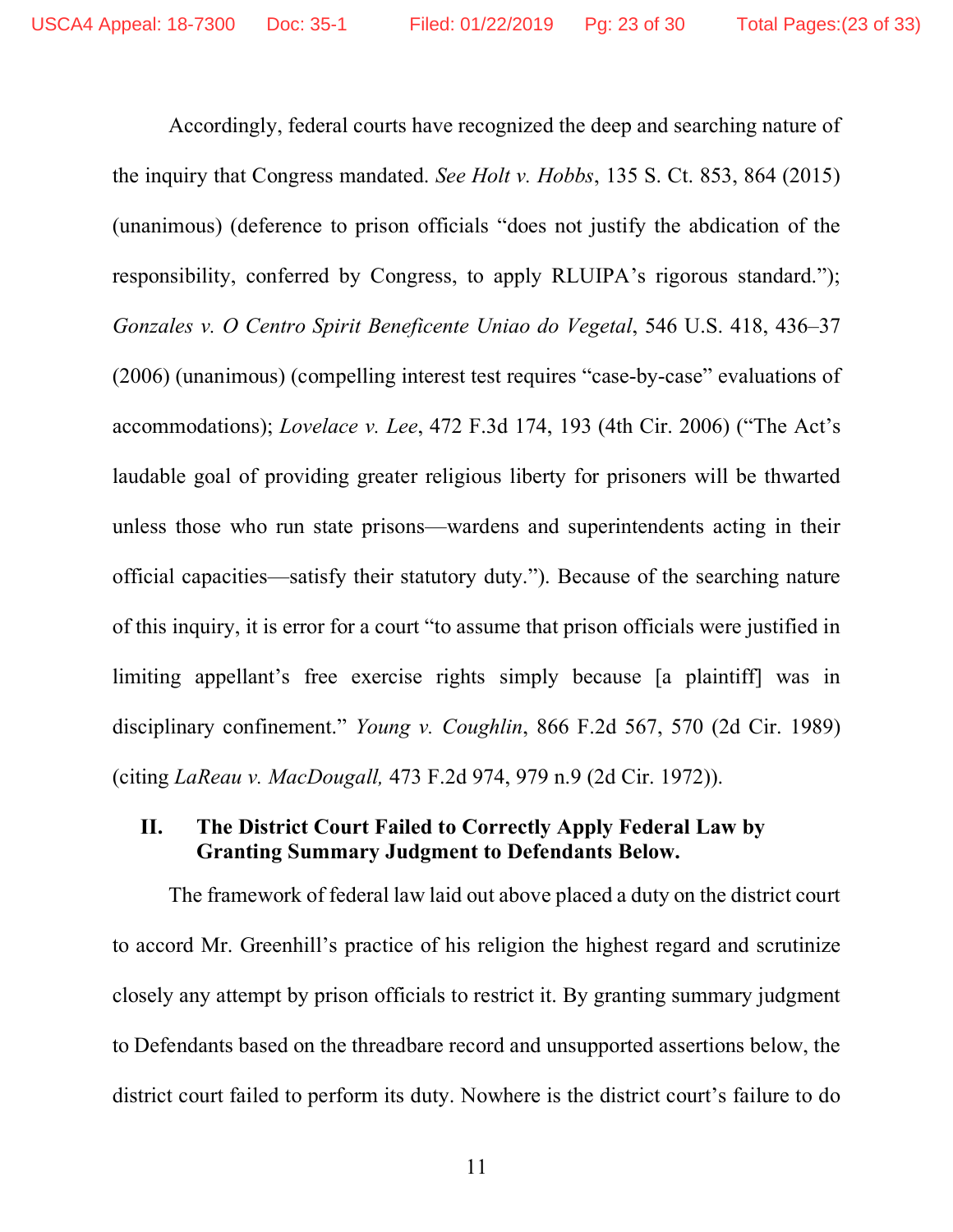so more egregious than in its finding that the prison's refusal to provide Mr. Greenhill with the opportunity to attend Jum'ah via closed-circuit television was the least restrictive means of furthering a compelling government interest, as required by RLUIPA.<sup>10</sup>

The district court properly reached a conclusion that should be beyond question—that, by refusing to permit Mr. Greenhill to attend Jum'ah, prison officials substantially burdened his religious exercise. Defendants do not contest that Mr. Greenhill is an observant Muslim whose sincere religious beliefs compel his attendance at Jum'ah. Jum'ah—the gathering of Muslims for group prayer on midday Friday—has been one of the central practices of Islam for centuries. (Appellant's Opening Brief at 26-27 (citing, *inter alia*, *O'Lone*, 482 U.S. at 360)); *see also* Brief of *Amici Curiae* Imam Abdullah Al-Amin, et al., Supporting Respondents, *O'Lone v. Shabazz*, No. 85-1722, 1987 WL 880917, at \*18-38 (U.S. Jan. 30, 1987) (discussing extensively the religious history of Jum'ah in Islam, including its parallels to Christian mass and the Jewish sabbath). Attendance at group prayer is exactly the sort of sincere religious exercise that federal law aims to protect. *See Emp't Div., Dep't of Human Res. v. Smith*, 494 U.S. 872, 877 (1990) (under the First

<u>.</u>

<sup>10</sup> Appellant's Opening Brief carefully describes how Defendants' actions also violated Mr. Greenhill's rights under the Free Exercise Clause, as well as the reasons why Mr. Greenhill's rights under RLUIPA and the Free Exercise Clause were violated by the prison's beard-length policy. Accordingly, *amici* will not repeat those arguments here.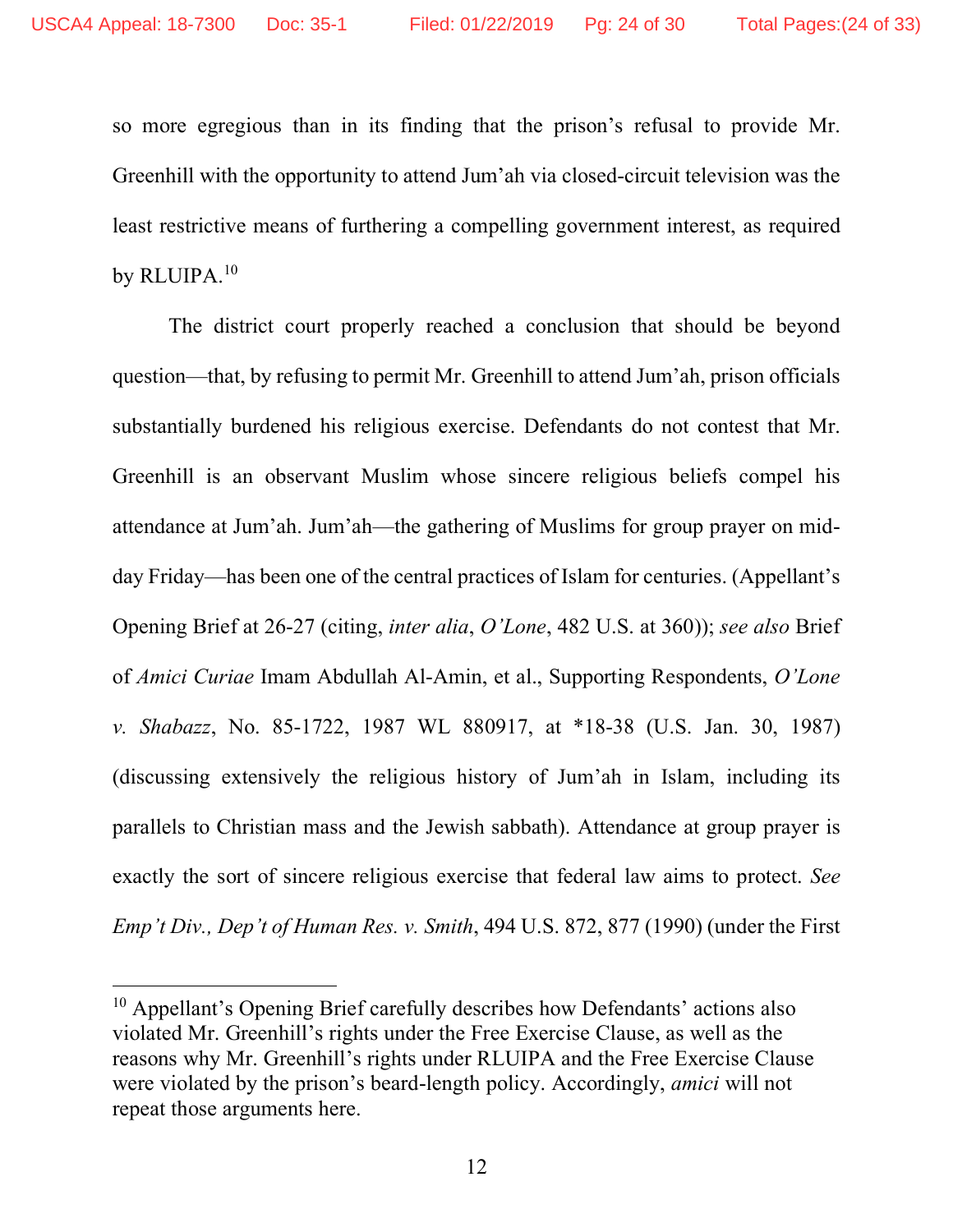Amendment, "the 'exercise of religion' often involves not only belief and profession but the performance of ... physical acts [such as] assembling with others for a worship service. . . ."); *A Bill to Protect Religious Liberty: Hearing Before the S. Comm. on the Judiciary*, 105th Cong. 163 (1998) (testimony of Prof. Christopher L. Eisgruber) (noting that "meeting for prayer" is "obviously religious" and that any construction of RLUIPA that excluded it would be "fundamentally flawed").

However, the district court erred when it proceeded to find that Defendants' refusal to permit Mr. Greenhill to attend Jum'ah remotely was narrowly tailored to its interest in rehabilitating him. The district court's acknowledgement that "officials could physically provide any of [the requested] accommodations to Greenhill," JA464, should have ended the court's analysis in favor of Mr. Greenhill. The court instead adopted Defendants' argument that denying Mr. Greenhill the "privilege" of worshiping at religious services served the prison's interest in rehabilitating Mr. Greenhill. Describing the deprivation of religious services as a "motivational tool," the district court credited an affidavit submitted by Defendants that attested to the effectiveness of depriving prisoners of personal televisions because televisions were "coveted" by prisoners. JA465; JA476. In relying on this evidence to grant summary judgment to Defendants, the district court made no distinction between the use of a television solely for religious purposes, as requested by Mr. Greenhill, and the possession of a personal television for entertainment purposes. JA475-77.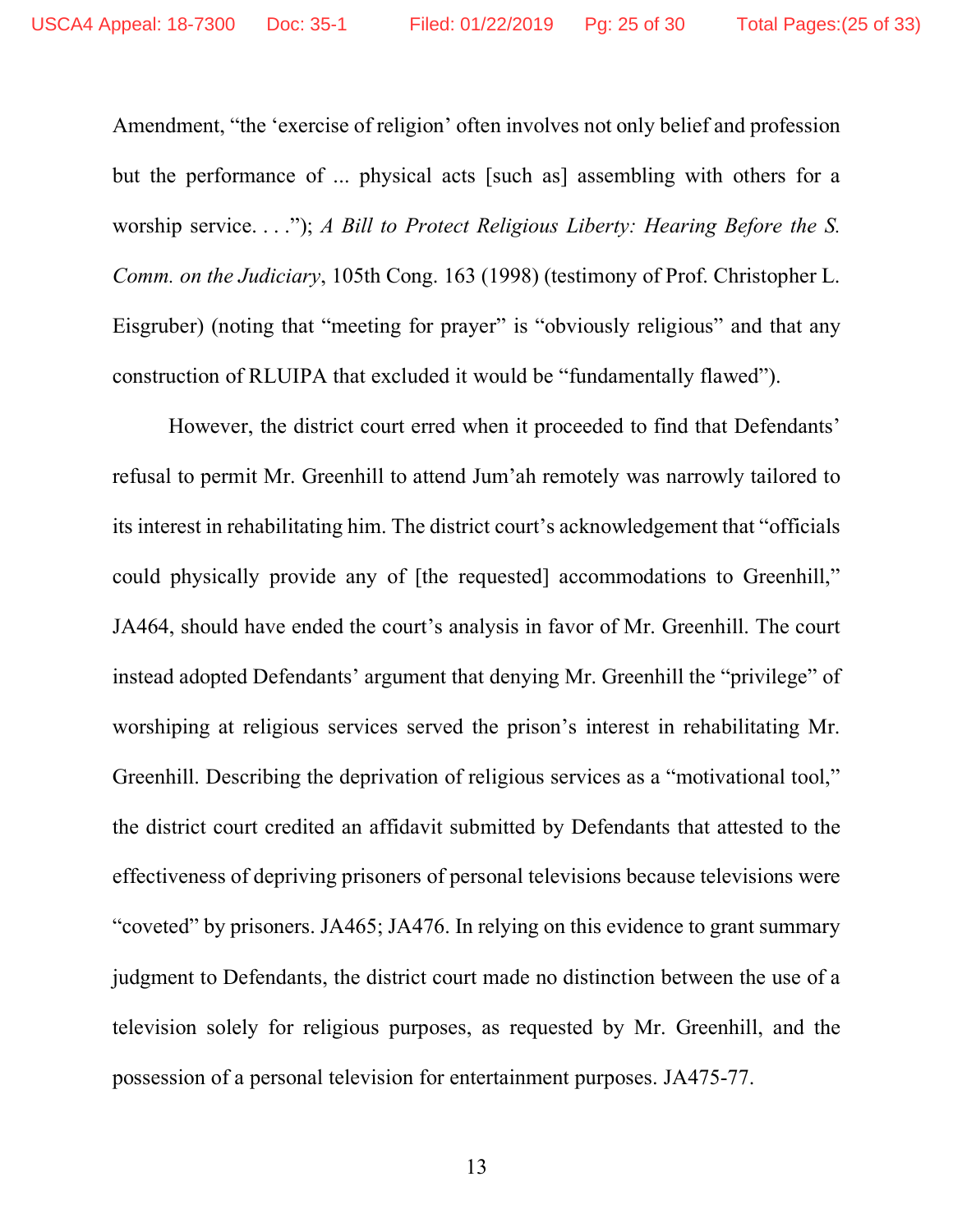These findings fall woefully short of the searching inquiry demanded by federal law. Attendance at worship services is not merely a "privilege," such as watching a television program for enjoyment; group worship services are afforded "high estate under the First Amendment," *Murdock v. Pennsylvania*, 319 U.S. 105, 109 (1943), and as such are entitled to the full scope of the federal government's religious protections. By requiring that burdens on religious exercise meet strict scrutiny, Congress has instructed the courts that restrictions on religious exercise should be treated differently from other opportunities provided to Defendants—that only the most compelling interests, supported by the strongest evidence, could justify restricting a prisoner's religion. The district court failed to afford Mr. Greenhill's right to practice his religion the proper dignity when it held that attendance at religious services could be instrumentalized as a motivational tool.

This Court has not hesitated to reverse lower courts that fail to properly apply RLUIPA, particularly when those courts fail to properly justify "a harsh and unyielding policy" restricting group prayer. *Wall v. Wade*, 741 F.3d 492, 503 n.16 (4th Cir. 2014) (policy that restricted group worship to prisoners with physical indicia of faith violated RLUIPA and First Amendment); *see also Lovelace v. Lee*, 472 F.3d 174, 191-92 (4th Cir. 2006) (policy that restricted group worship for prisoners who violated the terms of their religious meal plan was not entitled to summary judgment under RLUIPA). The policy depriving Mr. Greenhill of his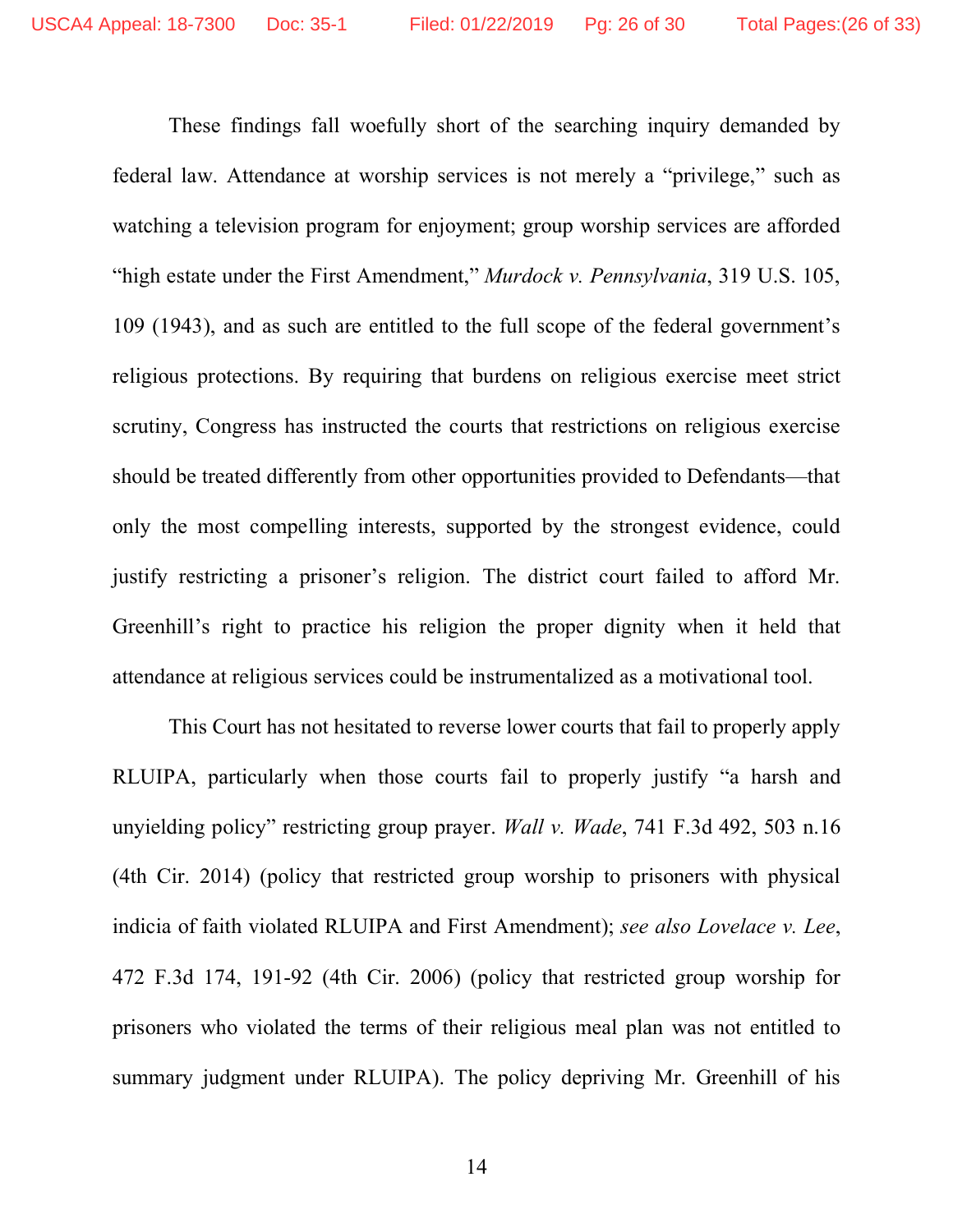attendance at Jum'ah is a sufficiently "harsh and unyielding" burden on his religious exercise that very few considerations could possibly justify it. The district court's opinion, like the opinions in *Wall* and *Lovelace*, fails to provide any such justification.

In passing RLUIPA, Congress was concerned with prison officials needlessly restricting the religious practices of prisoners, and particularly prisoners who practice minority faiths like Mr. Greenhill. To permit Defendants to deliberately deprive Mr. Greenhill of the chance to participate in weekly group prayer in accordance with his sincerely held beliefs—in the name of rehabilitating him, when accommodations are readily available—betrays both Congress's clear mandate and the proud tradition of religious freedom on which the United States is built. Accordingly, this Court must act to reverse the district court's grant of summary judgment.

### **CONCLUSION**

For the foregoing reasons, this Court should reverse the district court's grant of summary judgment.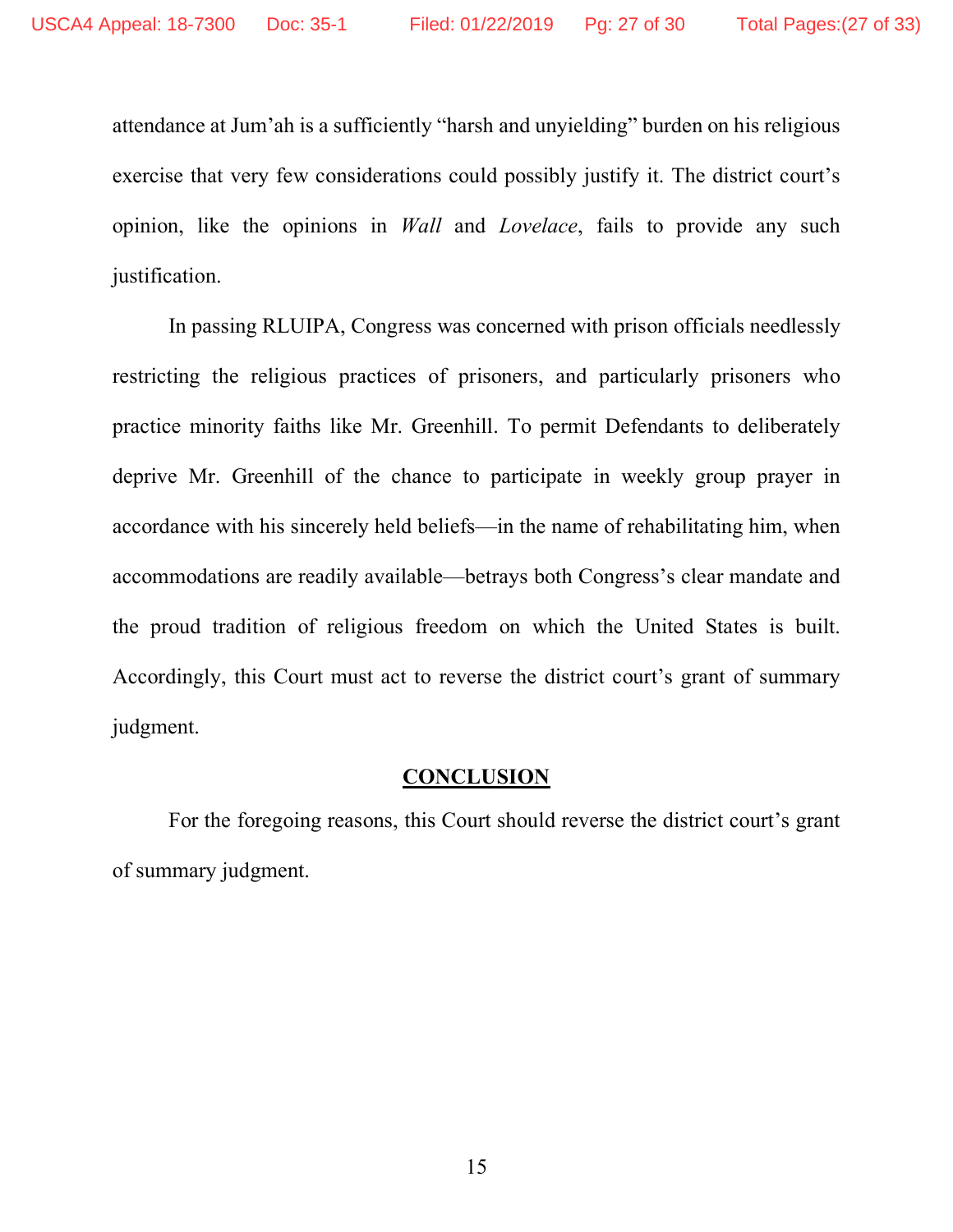Dated: January 22, 2019 Respectfully submitted,

*/s/ Matthew W. Callahan*

Johnathan J. Smith Sirine Shebaya Matthew W. Callahan MUSLIM ADVOCATES P.O. Box 34440 Washington, D.C. 20043 Tel: 202-897-2622 Fax: 202-508-1007 johnathan@muslimadvocates.org sirine@muslimadvocates.org matthew@muslimadvocates.org

*Counsel for Amici Curiae*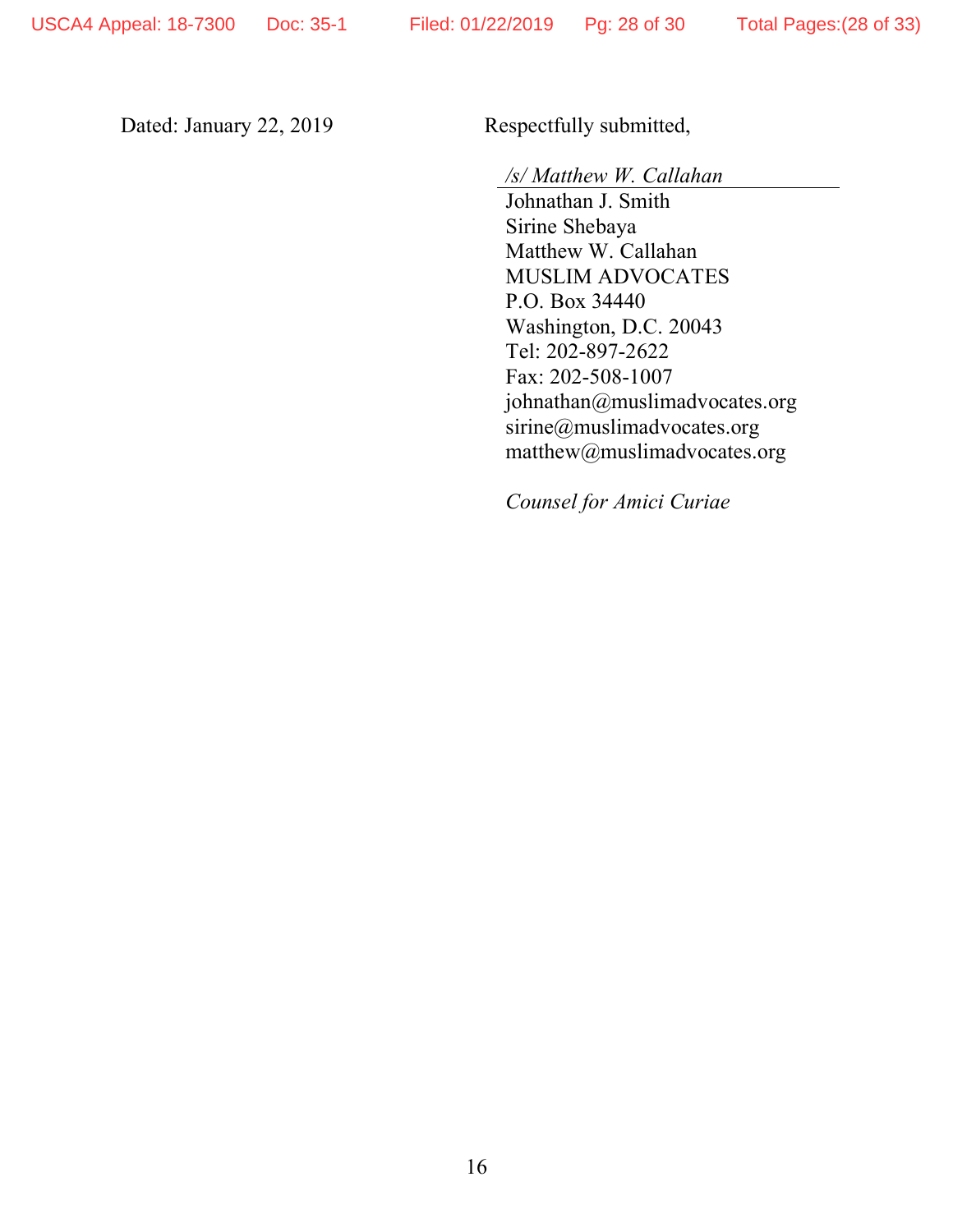### **UNITED STATES COURT OF APPEALS FOR THE FOURTH CIRCUIT Effective 12/01/2016**

No. 18-7300 Caption: Alfonza Hardy Greenhill v. Harold W. Clarke, et al. No. 18-7300

#### **CERTIFICATE OF COMPLIANCE WITH TYPE-VOLUME LIMIT**

Type-Volume Limit, Typeface Requirements, and Type-Style Requirements

**Type-Volume Limit for Briefs:** Appellant's Opening Brief, Appellee's Response Brief, and Appellant's Response/Reply Brief may not exceed 13,000 words or 1,300 lines. Appellee's Opening/Response Brief may not exceed 15,300 words or 1,500 lines. A Reply or Amicus Brief may not exceed 6,500 words or 650 lines. Amicus Brief in support of an Opening/Response Brief may not exceed 7,650 words. Amicus Brief filed during consideration of petition for rehearing may not exceed 2,600 words. Counsel may rely on the word or line count of the word processing program used to prepare the document. The word-processing program must be set to include headings, footnotes, and quotes in the count. Line count is used only with monospaced type. See Fed. R. App. P. 28.1(e), 29(a)(5), 32(a)(7)(B) & 32(f).

**Type-Volume Limit for Other Documents if Produced Using a Computer:** Petition for permission to appeal and a motion or response thereto may not exceed 5,200 words. Reply to a motion may not exceed 2,600 words. Petition for writ of mandamus or prohibition or other extraordinary writ may not exceed 7,800 words. Petition for rehearing or rehearing en banc may not exceed 3,900 words. Fed. R. App. P.  $5(c)(1)$ ,  $21(d)$ ,  $27(d)(2)$ ,  $35(b)(2)$  &  $40(b)(1)$ .

**Typeface and Type Style Requirements:** A proportionally spaced typeface (such as Times New Roman) must include serifs and must be 14-point or larger. A monospaced typeface (such as Courier New) must be 12-point or larger (at least 10½ characters per inch). Fed. R. App. P. 32(a)(5), 32(a)(6).

This brief or other document complies with type-volume limits because, excluding the parts of the document exempted by Fed. R. App. R. 32(f) (cover page, disclosure statement, table of contents, table of citations, statement regarding oral argument, signature block, certificates of counsel, addendum, attachments):



 $\boxed{\checkmark}$  this brief or other document contains  $\boxed{3350}$  [state number of] words



[ ] this brief uses monospaced type and contains [*state number of*] lines

This brief or other document complies with the typeface and type style requirements because:

[ ] this brief or other document has been prepared in a proportionally spaced typeface using [*identify word processing program*] in [*identify font size and type style*]; **or**  $|\boldsymbol{v}|$ Microsoft Word Times New Roman, 14 pt font

this brief or other document has been prepared in a monospaced typeface using [*identify word processing program*] in [*identify font size and type style*].

 $_{\rm (s)}$  /s/ Matthew W. Callahan

Party Name amicus Muslim Advocates

Dated: 1/22/2019